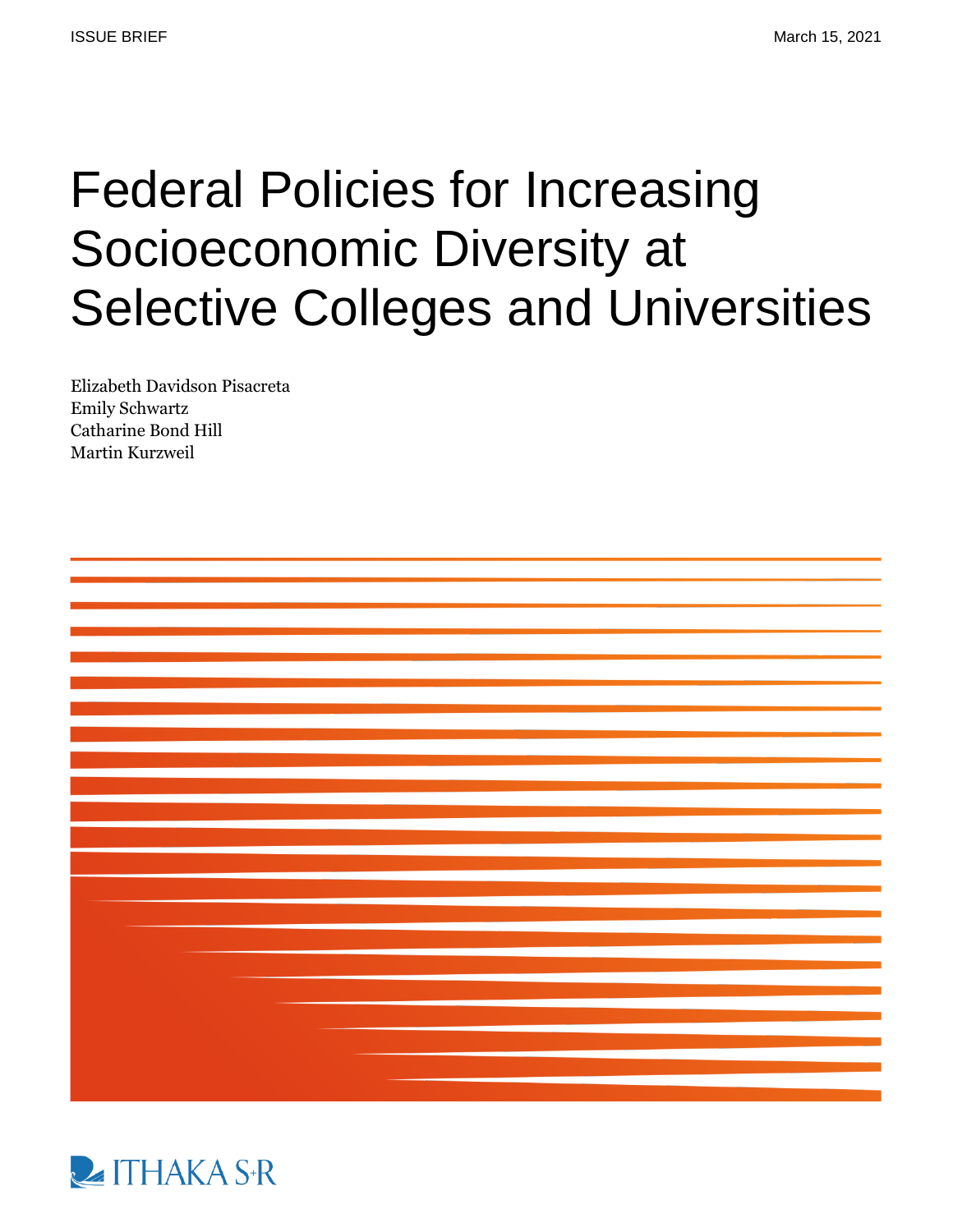

Ithaka S+R provides research and strategic guidance to help the academic and cultural communities serve the public good and navigate economic, demographic, and technological change. Ithaka S+R is part of ITHAKA, a not-for-profit organization that works to advance and preserve knowledge and to improve teaching and learning through the use of digital technologies. Artstor, JSTOR, and Portico are also part of ITHAKA.

Copyright 2021 ITHAKA. This work is licensed under a Creative Commons Attribution 4.0 International License. To view a copy of the license, please see [https://creativecommons.org/licenses/by/4.0/.](https://creativecommons.org/licenses/by/4.0/)

ITHAKA is interested in disseminating this brief as widely as possible. Please contact us with any questions about using the report: [research@ithaka.org.](mailto:research@ithaka.org)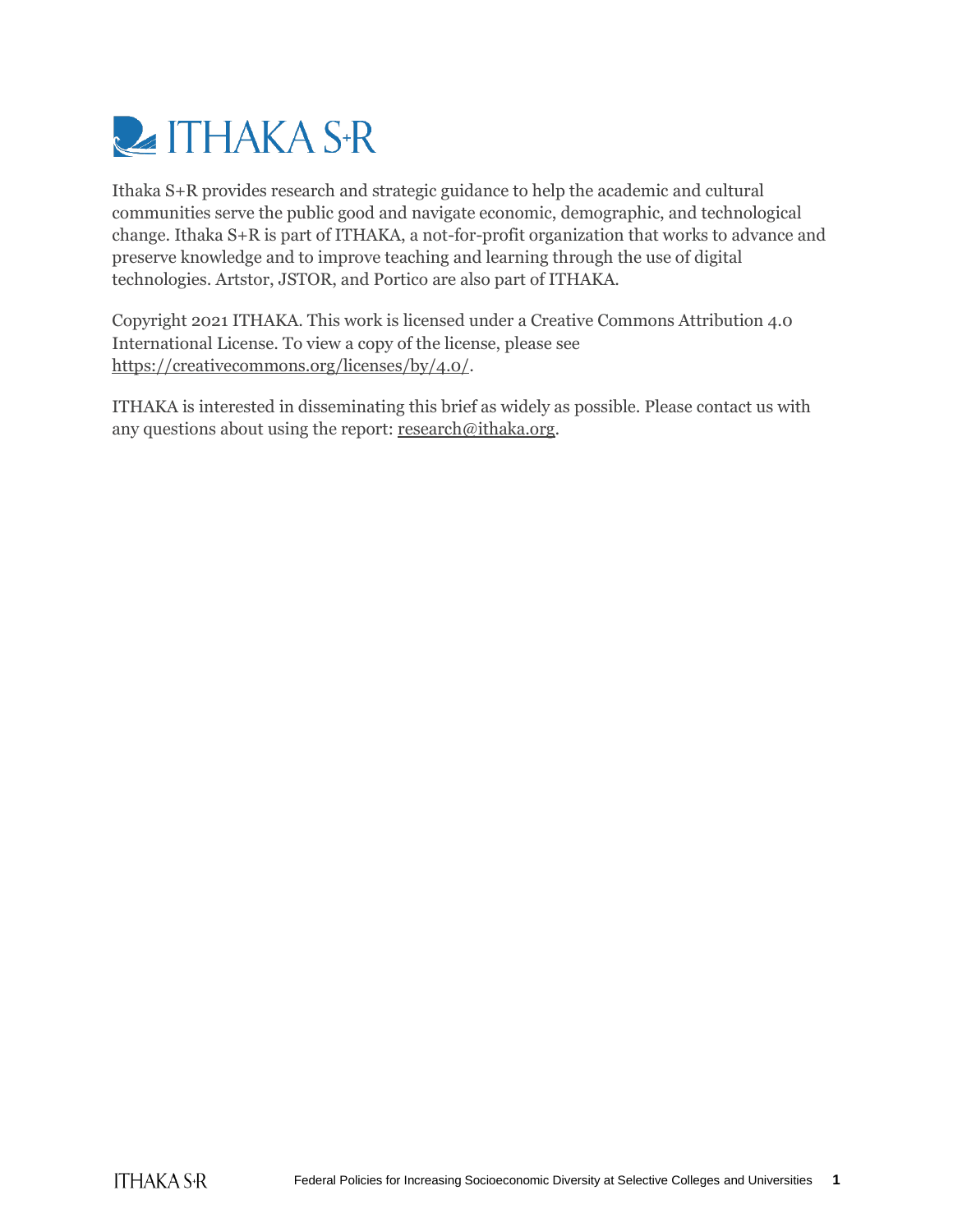# Introduction

Earning a bachelor's degree is increasingly important to an individual's longer-term economic prospects. Communities, at all levels, also benefit when their members earn postsecondary credentials, through improved economic, social, and health outcomes. Yet, despite an increase in college participation over the last two decades, severe inequities in bachelor's degree attainment remain; inequities that often leave lower-income and BIPOC (Black, Indigenous and people of color) students with debt and no or low-value credentials.<sup>1</sup> With Democrats coalescing around a number of federal policy interventions, Congress and the Biden administration seem poised to take action to address these inequities and increase attainment.

The policies under consideration rightfully prioritize federal investment to make college more affordable for low- and middle-income students and to increase resources at broad-access institutions—community colleges and regional four-year publics, especially—that are serving lower-income and BIPOC students in large numbers. Some ideas on the table are: doubling the federal Pell grant<sup>2</sup> and making other strategic changes to federal grant programs; making some or all public colleges free; subsidizing institutions that serve large shares of underrepresented students; and reducing or eliminating student loan debt.<sup>3</sup> Investments in broad access institutions are even more important in the wake of a global pandemic that has led to severe unemployment and deep cuts to state budgets, magnifying historical cuts to higher education after the 2008 Great Recession. These investments are essential to increasing enrollment at these institutions and supporting students through graduation and beyond.

Yet investing in these institutions addresses only one dimension of the equity issue in higher education. Much like the American economy more broadly, higher education's resources are currently concentrated in a relatively small number of institutions and are spent on a disproportionately white and wealthy student body. For example, as of 2015-16, 23 public and private non-profit four-year institutions, serving just six percent of full-time equivalent postsecondary enrollments, held approximately 50 percent of all endowment assets, while the other 1,352 public and private non-profit four-year institutions shared the other half.<sup>4</sup> Furthermore, the average educational spending per student at the 133 most selective private four-year institutions is more than \$75,000, compared to under \$33,000 at all other four-year

 <sup>1</sup> Margaret W. Callahan, Laura W. Perna, Marisha Addison, Chelsea Murray, Pooja R. Patel, and Nathan Jiang, "Indicators of Higher Education Equity in the United States: 2020 Historical Trend Report," The Pell Institute for the Study of Opportunity in Higher Education, Council for Opportunity in Education (COE), and Alliance for Higher Education and Democracy of the University of Pennsylvania (PennAHEAD), 2020, [http://pellinstitute.org/downloads/publications-](http://pellinstitute.org/downloads/publications-Indicators_of_Higher_Education_Equity_in_the_US_2020_Historical_Trend_Report.pdf)

[Indicators\\_of\\_Higher\\_Education\\_Equity\\_in\\_the\\_US\\_2020\\_Historical\\_Trend\\_Report.pdf.](http://pellinstitute.org/downloads/publications-Indicators_of_Higher_Education_Equity_in_the_US_2020_Historical_Trend_Report.pdf)

<sup>&</sup>lt;sup>2</sup> As explained in more detail later in this brief, the Pell grant is a federal need-based grant for higher education that is awarded predominantly to students with family income below \$65,000.

<sup>3</sup> "Plan for Education Beyond High School: Joe Biden," Joe Biden for President: Official Campaign Website, 2020, [https://joebiden.com/beyondhs/.](https://joebiden.com/beyondhs/)

<sup>4</sup> Sandy Baum, Catharine Bond Hill, and Emily Schwartz, "College and University Endowments: In the Public Interest?" Ithaka S+R, May 22, 2018, [https://doi.org/10.18665/sr.307377.](https://doi.org/10.18665/sr.307377)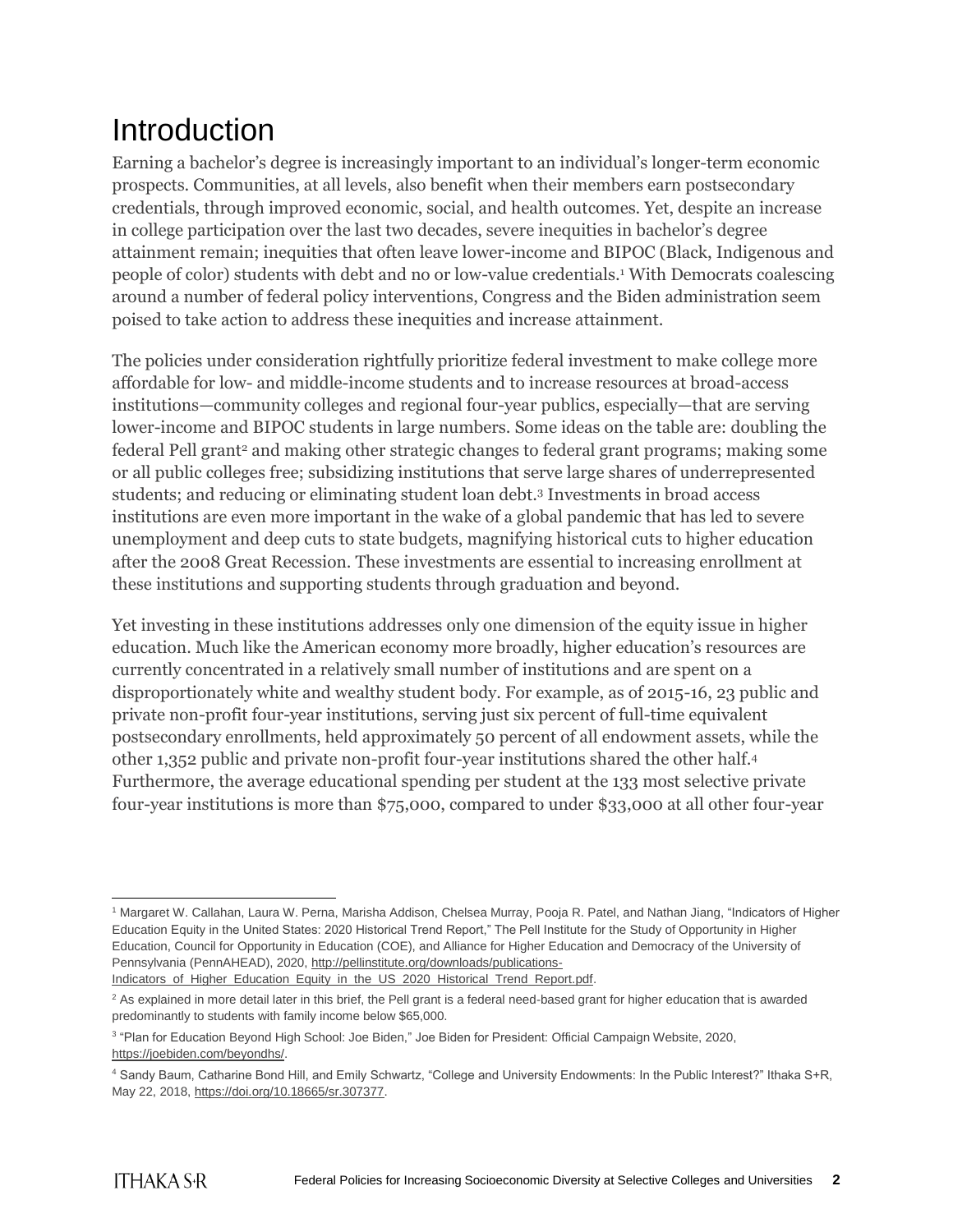institutions.<sup>5</sup> At the same time, more than half of the students at selective institutions come from families in the top 20 percent of the national income distribution and fewer than 15 percent come from the bottom 40 percent of the income distribution.<sup>6</sup> Black and Hispanic students are underrepresented at selective institutions by six and nine percentage points, respectively, and the underrepresentation of Native American students at selective institutions has actually increased since 2009.<sup>7</sup> These inequities are not due to a lack of talented candidates: mounting research indicates that there are hundreds of thousands of high school graduates and community college students from underrepresented backgrounds poised to succeed at these institutions who do not have the opportunity to enroll in them.<sup>8</sup>

The concentration of financial and social capital in a few hundred selective and well-resourced institutions provides the students who attend them with educational and post-graduate opportunities that position them well for higher earnings, accelerated career trajectories, and leadership in the business, cultural, and political spheres. Four-year institutions that accept fewer than 25 percent of applicants graduate 90 percent of students in six years, and institutions with acceptance rates between 25 and 50 percent have a 70 percent graduation rate, compared to a 30 percent graduation rate at open admissions institutions.<sup>9</sup> Attending a selective institution increases earnings, especially for Black, Hispanic, and lower-income students.<sup>10</sup> And, the political and business leaders in our country frequently come from the most selective institutions—for example, Harvard, Stanford, and University of Pennsylvania have the most alumni in Fortune 500 CEO roles, and eight of the nine Supreme Court justices have law degrees from either Harvard or Yale.<sup>11</sup> As long as those opportunities are largely reserved for the already well-to-do and well-connected, there will be a constraint on social and economic mobility. It is

 $\overline{a}$ <sup>5</sup> See Table 1 from Nick Hillman, "Why Rich Colleges Get Richer & Poor Colleges Get Poorer: The Case for Equity-Based Funding in Higher Education," Third Way, November 20, 2020, https://www.thirdway.org/report/why-rich-colleges-get-richer-poor-collegesget-poorer-the-case-for-equity-based-funding-in-higher-education.

<sup>&</sup>lt;sup>6</sup> Authors' analysis of Opportunity Insights Data, using all four-year public and private not-for-profits with six-year graduation rates consistently above 70 percent.

<sup>7</sup> Tomas Monarrez and Kelia Washington, "Racial and Ethnic Representation in Postsecondary Education," Urban Institute, June 2020, [https://www.urban.org/sites/default/files/publication/102375/racial-and-ethnic-representation-in-postsecondary](https://www.urban.org/sites/default/files/publication/102375/racial-and-ethnic-representation-in-postsecondary-education_1.pdf)[education\\_1.pdf.](https://www.urban.org/sites/default/files/publication/102375/racial-and-ethnic-representation-in-postsecondary-education_1.pdf)

<sup>&</sup>lt;sup>8</sup> Anthony P. Carnevale, Peter Schmidt, and Jeff Strohl, "The Merit Myth: How Our Colleges Favor the Rich and Divide America," The New Press, May 2020; Caroline Hoxby and Chris Avery, "The Missing "One-Offs": The Hidden Supply of High-Achieving, Low Income Students," NBER, December 2012, [https://www.nber.org/papers/w18586;](https://www.nber.org/papers/w18586) Tania LaViolet, Benjamin Fresquez, McKenzie Maxson, and Josh Wyner, "The Talent Blind Spot: The Case for Increasing Community College Transfer to High Graduation-Rate Institutions," The American Talent Initiative, June 2018[, https://americantalentinitiative.org/wp-content/uploads/2018/07/Aspen-](https://americantalentinitiative.org/wp-content/uploads/2018/07/Aspen-ATI_Vol.1_The-Case_07112018.pdf)[ATI\\_Vol.1\\_The-Case\\_07112018.pdf.](https://americantalentinitiative.org/wp-content/uploads/2018/07/Aspen-ATI_Vol.1_The-Case_07112018.pdf)

<sup>&</sup>lt;sup>9</sup> National Center for Education Statistics, "Digest of Education Statistics,"

[https://nces.ed.gov/programs/digest/d19/tables/dt19\\_326.10.asp.](https://nces.ed.gov/programs/digest/d19/tables/dt19_326.10.asp) The selection of students with better academic preparation and more family resources as well as the greater resources spent on educating students at the selective institutions both contribute to these outcome disparities.

<sup>10</sup> Kevin Carey, "How Much Does Getting into an Elite College Actually Matter?" *The New York Times*, March 15, 2019, [https://www.nytimes.com/2019/03/15/upshot/elite-colleges-actual-value.html.](https://www.nytimes.com/2019/03/15/upshot/elite-colleges-actual-value.html)

<sup>11</sup> Statista, "Universities in the United States ranked by number of Fortune 500 CEO alumni in 2020," September 2020, [https://www.statista.com/statistics/620257/us-universities-ranked-by-forbes-400-member-alumni/;](https://www.statista.com/statistics/620257/us-universities-ranked-by-forbes-400-member-alumni/) Supreme Court of the United States, "Current Members," [https://www.supremecourt.gov/about/biographies.aspx.](https://www.supremecourt.gov/about/biographies.aspx)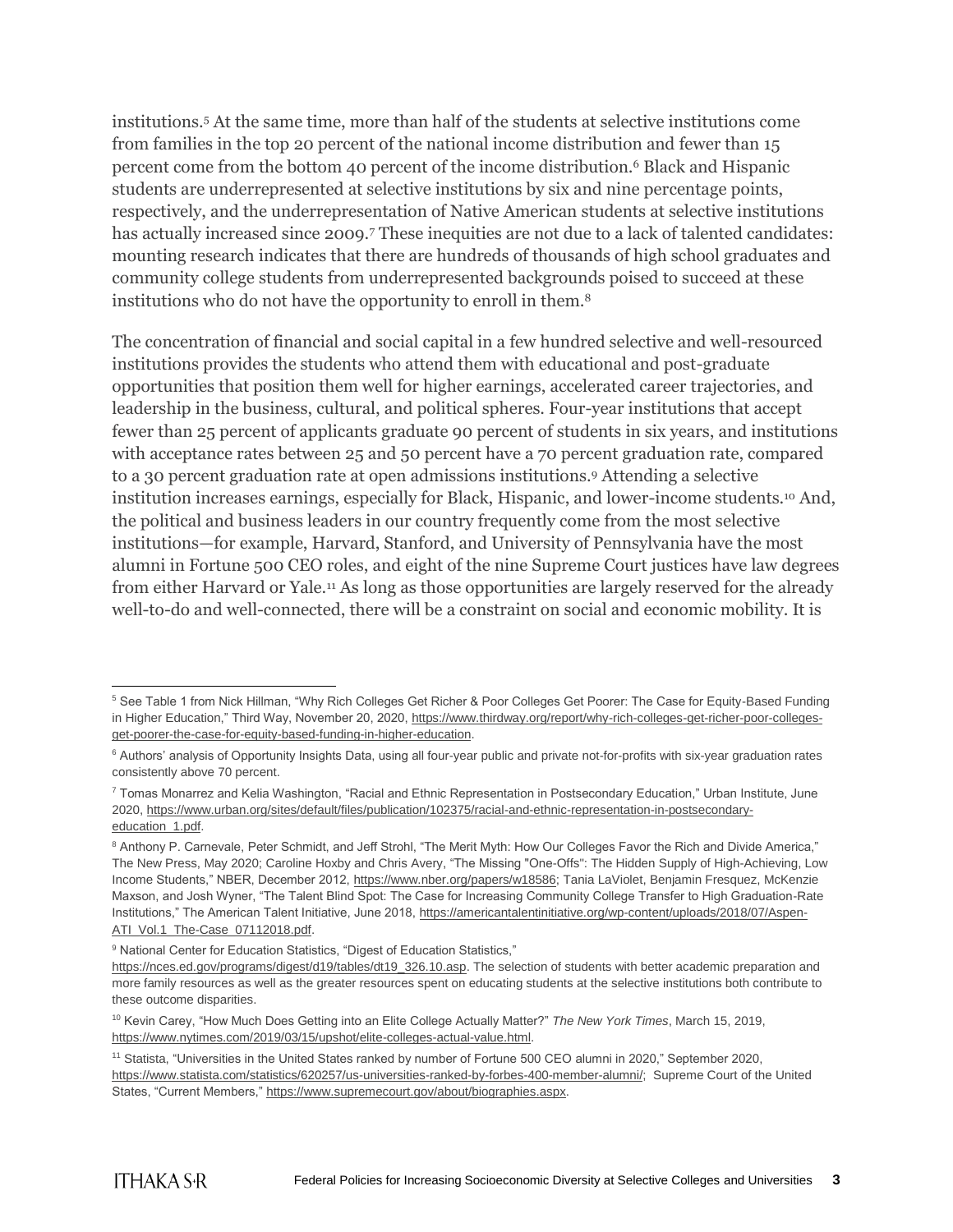imperative to reduce this "opportunity hoarding," in addition to increasing resources for the already-accessible educational pathways to the American Dream.<sup>12</sup>

The issue of limited socioeconomic diversity at selective institutions has received increased attention within higher education, by the media, and among policymakers over the last two decades. Leaders of selective institutions have organized to improve access in various ways, and there have been meaningful examples of both collective and individual progress.<sup>13</sup> And yet, despite these efforts, overall progress during this period has been uneven—between 2012-13 and 2018-19, about half of the 102 most selective institutions have increased the share of Pell students enrolled, while the other half have seen declines.

An array of internal and external incentives and constraints have contributed to these results. Some of these, which we discuss in more detail below, include intense competition among these institutions for full-pay students and donors; other institutional priorities like research, athletics, personnel, and facilities, each of which has their own constituency and justification for attention; and dealing with a tumultuous economic climate, including the 2008 Great Recession and most recently the pandemic.

In several important ways, the federal policy environment has also made progress on socioeconomic diversity more difficult—which brings us to the focus of this brief.

In the sections below, we describe a package of four federal policy changes that would operate together to both prompt and facilitate selective colleges and universities to expand opportunity for lower-income students.<sup>14</sup> The first two policies would set clear federal expectations around socioeconomic diversity and incentivize selective institutions to adhere to them: requiring a minimum share of lower-income undergraduate enrollment to participate in federal student aid and granting relief from a tax on high endowments in exchange for increasing the share of lower-income undergraduates. The two other policies will make it easier for institutions to follow through and increase the transparency of their efforts. One would expand an existing antitrust exemption to enable more institutions to reduce competitive practices that undermine socioeconomic diversity if they achieve demonstrable progress on increasing socioeconomic diversity. Finally, we discuss measures to improve the data on student socioeconomic status that

 <sup>12</sup> Richard V Reeves, *Dream Hoarders: How the American Upper Middle Class is Leaving Everyone Else in the Dust, Why That is a Problem, and What to Do About It* (Washington, DC: Brookings Institution Press, 2017).

 $13$  For example, Ithaka S+R is one of the partner organizations supporting the American Talent Initiative, a group of 132 highgraduation-rate institutions committed to increasing the number of low- and middle-income students they serve by 50,000 by the year 2025. In a series of reports, the American Talent Initiative has documented the collective progress of the group and highlighted numerous individual examples of selective institutions expanding opportunity, such as Franklin & Marshall College, the University of California, Irvine, the University of Illinois, and Princeton University. See [https://www.americantalentinitiative.org](https://www.americantalentinitiative.org/) for more details on the initiative and its reports.

<sup>&</sup>lt;sup>14</sup> We focus on policies that would result in greater enrollment diversity by students' income because economic mobility is a stated goal of much of federal and state support for higher education. While race and income are highly correlated in America, and greater socioeconomic diversity should contribute to racial diversity, we know that policies focused just on income will not be adequate to address the inequities in access to higher education by race. Affirmative action policies on the part of colleges and universities will be necessary for the foreseeable future, and progress on racial diversity should be tracked along with socioeconomic diversity.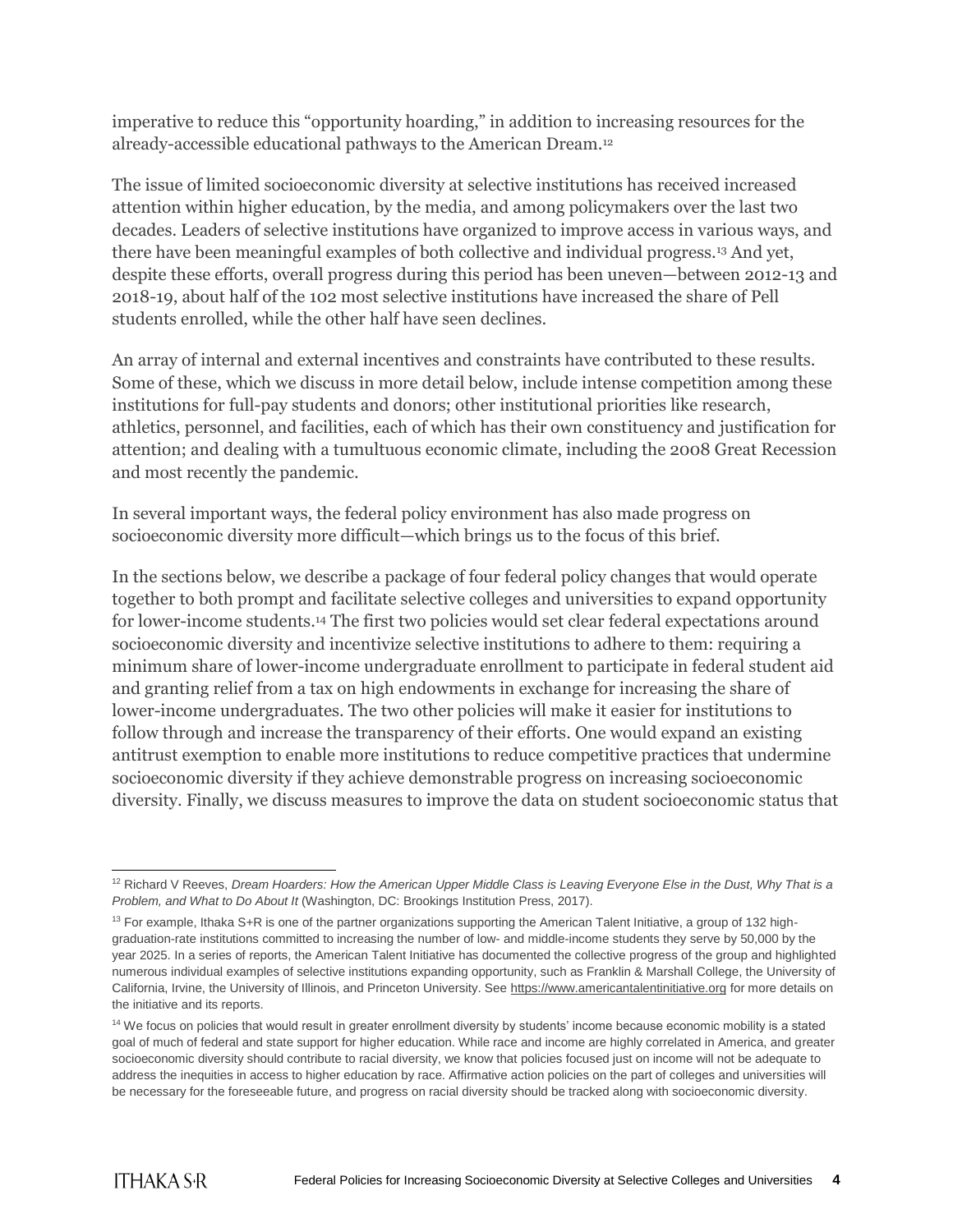will permit policymakers, the public, and colleges themselves to better implement and monitor the full set of policies.

It is worth noting that none of these policies is wholly new—each has been proposed, at one time or another, most often as a standalone policy change.<sup>15</sup> In our view, however, it is the combination of these motivating and facilitating policies, rather than each on its own, that is likely to achieve the desired outcome of increasing socioeconomic diversity at selective colleges and universities.

As a final note before detailing and analyzing the four policies, some commentators have expressed concern that pursuing federal policies focused on expanding access to selective colleges distracts from the higher priority need for investment in broad-access institutions.<sup>16</sup> We agree that it would be a mistake for federal policy to focus on selective-college access *instead* of broad-access-institution investment, yet we believe both goals can be pursued in a complementary way. Pursuing them is not zero-sum: both objectives are important and both can be pursued at the same time.<sup>17</sup>

To that end, the package of policies we discuss would require little new federal spending; instead, the proposals attach conditions to existing federal spending and revenue policies and alter regulatory requirements. They do not interfere or compete with proposals for large, general investments in affordability and support for public institutions. On the contrary, they reinforce policies such as increasing the Pell grant award and supporting tuition-free public college because they encourage selective colleges and universities to be productive participants in those programs by serving more lower-income students who benefit from them.

 $\overline{a}$ <sup>15</sup> For some examples, please see Appendix B.

<sup>&</sup>lt;sup>16</sup> Nick Hillman, "Why Rich Colleges Get Richer & Poor Colleges Get Poorer: The Case for Equity-Based Funding in Higher Education," Third Way, November 20, 2020, [https://www.thirdway.org/report/why-rich-colleges-get-richer-poor-colleges-get-poorer](https://www.thirdway.org/report/why-rich-colleges-get-richer-poor-colleges-get-poorer-the-case-for-equity-based-funding-in-higher-education)[the-case-for-equity-based-funding-in-higher-education.](https://www.thirdway.org/report/why-rich-colleges-get-richer-poor-colleges-get-poorer-the-case-for-equity-based-funding-in-higher-education)

<sup>17</sup> Catharine Bond Hill and Martin Kurzweil, "Supporting Broad-Access Colleges and Increasing Opportunity at Selective Colleges Are Not Mutually Exclusive," *The Hill*, December 23, 2020, [https://thehill.com/blogs/congress-blog/education/531394-supporting](https://thehill.com/blogs/congress-blog/education/531394-supporting-broad-access-colleges-and-increasing-opportunity-at)[broad-access-colleges-and-increasing-opportunity-at.](https://thehill.com/blogs/congress-blog/education/531394-supporting-broad-access-colleges-and-increasing-opportunity-at)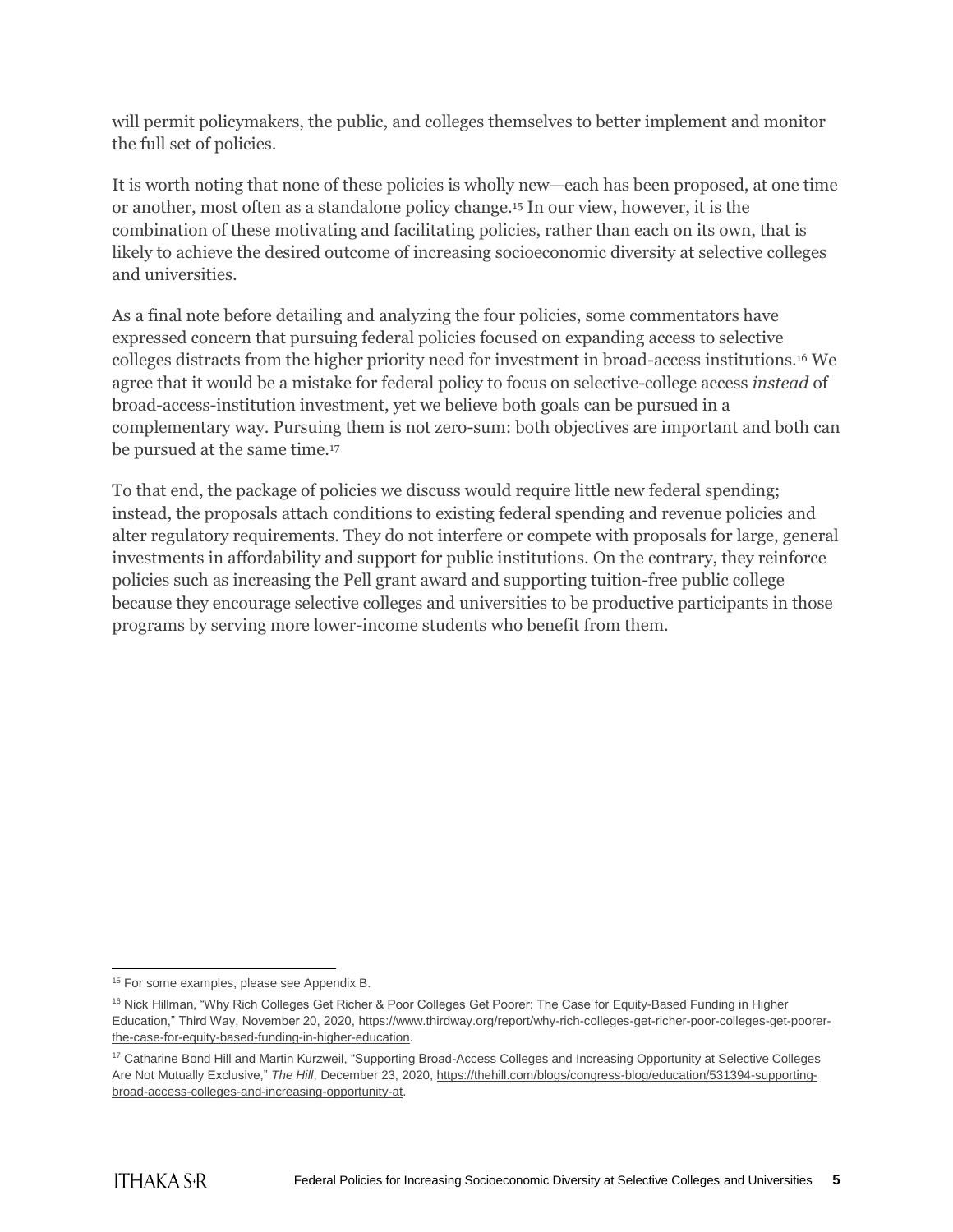### Incentivizing Selective Colleges to Enroll More Lower-Income Students

#### Proposal 1: Requiring a minimum Pell threshold to be eligible for Federal Student Aid

Through the Federal Student Aid (FSA) program, the federal government currently provides approximately \$120 billion annually in federal grants and loans to eligible students to help them pay for college.<sup>18</sup> These funds offset students' tuition and other charges and generate revenues at public and private colleges nationwide. The stated purpose of the Pell grant program, a cornerstone of FSA, is to "mak[e] available the benefits of higher education to qualified high school graduates of exceptional financial need, who for lack of financial means of their own or of their families would be unable to obtain such benefits without such aid."<sup>19</sup> As mentioned above, four-year colleges and universities overall advance this purpose by serving student populations that are roughly 33 percent Pell-eligible. There are, however, a set of institutions, mostly selective, whose share of Pell-eligible students is far below this average. It would be reasonable for policymakers to ask that all institutions eligible to receive federal student aid advance the legislative goals of the program by serving at least a minimum share of students who are the intended beneficiaries of the program.<sup>20</sup> Doing so would shift the standard for participation in FSA from having *eligibility* to receive payment of aid from some students, to bearing *responsibility* for providing at least a minimum of access for FSA-supported lower-income students.

In this section, we describe what such a policy requiring a minimum Pell share might look like. We identify which institutions might be affected because they currently fall below potential minimum thresholds and estimate the effects on their Pell enrollment and their finances of coming into compliance.

#### Why Pell?

There is a need to explain our (and others') use of the share of students receiving Pell as a measure of an institution's income diversity. Determining the *actual* income distribution of an institution's students is more difficult than one may imagine. Institutions often have incomplete information about the family income levels of prospective and enrolled students, and depending on the institution, may use different approaches to measure students' family income. Public

 <sup>18</sup> U.S. Education Department, Federal Student Aid, [https://studentaid.gov/.](https://studentaid.gov/)

<sup>&</sup>lt;sup>19</sup> Higher Education Act of 1965, Title IV, Part A, Sec. 401(a).

 $20$  Colleges and universities are eligible for a number of federal financial aid programs through Title IV of the Higher Education Act. These "Title IV" funds provide grant, loan, and work-study funds to students, including the Federal Pell Grant, which is a need-based grant provided to low-income students. Currently, in order for a student to receive Title IV funds, the student must attend an institution eligible for the program. Institutional eligibility is granted if an institution is licensed and accredited to operate, and certified by the Department of Education to participate in the Title IV program. Our policy proposal applies to any institution that predominantly offers four-year degrees, enrolls at least 500 students, and is otherwise eligible to receive Title IV funds.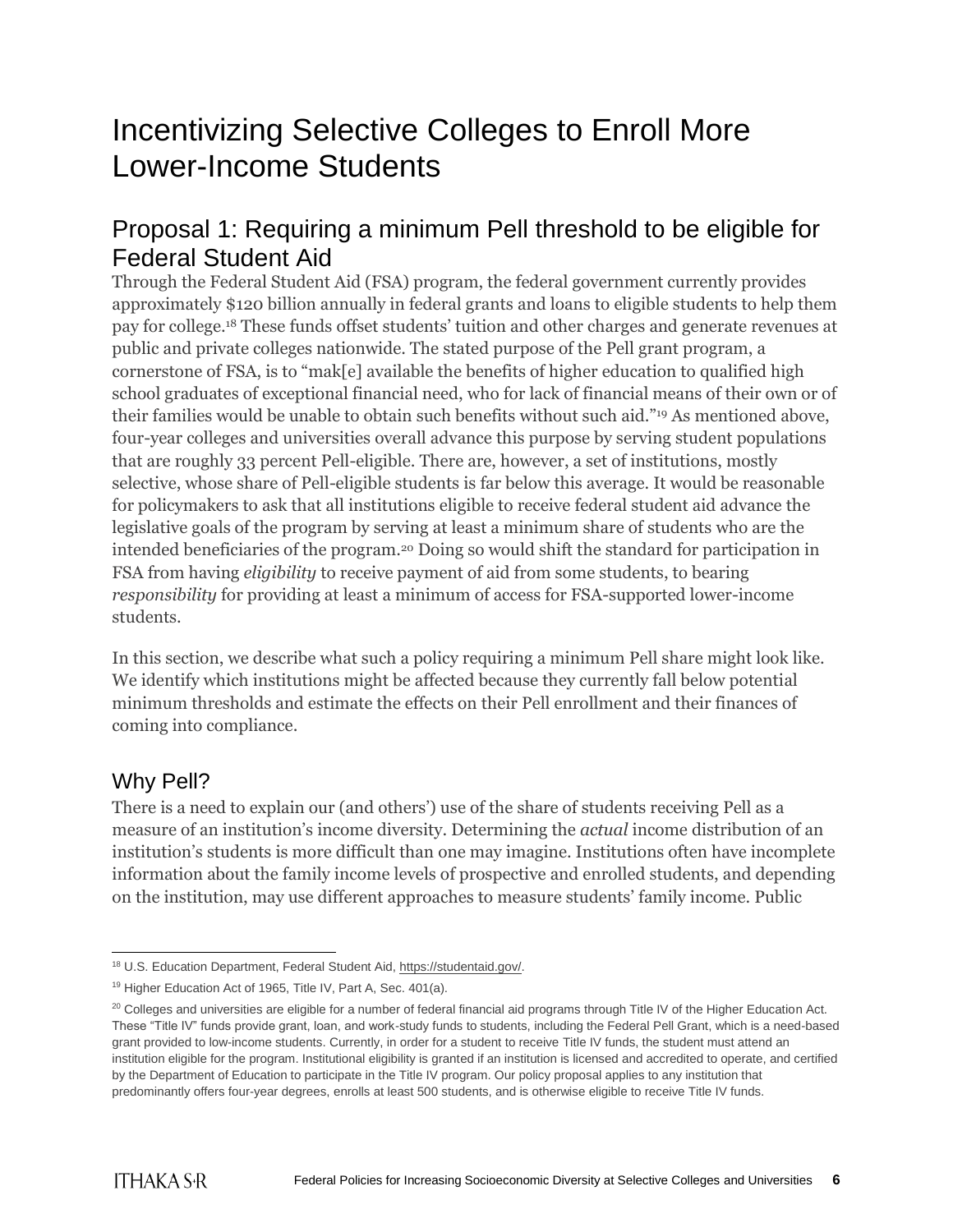reporting of income levels is similarly incomplete and incomparable across institutions.<sup>21</sup> Students' receipt of a Pell grant is currently the only standard, widely-available measure of students' family income.<sup>22</sup>

Our proposals follow this practice and use the share of enrolled undergraduates receiving Pell grants to measure an institution's income diversity, with a few caveats. First, we understand that not all students who are eligible for Pell grants actually apply for and receive them. At community colleges especially, some portion of lower-income students may not apply for Pell grants because state or institutional grant aid is sufficiently generous to cover the cost of attendance. This can artificially depress the share of Pell students enrolled and subject institutions to financial penalties that are unwarranted. To minimize this possibility, our proposal focuses the incentives exclusively on four-year institutions with a minimum of 500 students enrolled and provides these institutions with a limited opportunity to appeal their eligibility under the policy.<sup>23</sup>

Second, we know that Pell eligibility is a blunt measure of students' family incomes. Most Pell recipients have family incomes below \$30,000, and nearly all have incomes below \$65,000.<sup>24</sup> But, efforts that focus on Pell enrollment can lead to enrollment losses amongst students near, but above, the Pell eligibility threshold. Over the longer-term, we can solve this problem by having better data on students' family incomes and using those data to develop more sophisticated measures of income diversity. To address this, we include a proposal later in this brief that calls for increased transparency and scope of federal student data collections, especially the family incomes of all students enrolled. Until federal data collection is improved, however, students' Pell status is the most nationally representative and comparable metric to use in this context.

Finally, one critique of using a Pell target specifically for public institutions is that they are also constrained to recruit some share of their students from within their state, and different states have different shares of Pell eligible students. A Pell target might force public institutions to enroll greater shares of Pell eligible students than higher income students relative to their state populations, but this would contribute to improving access and economic mobility. In addition, almost all public institutions recruit some students from out of state or internationally, so they could recruit Pell-eligible in-state students instead. Of course, this has significant financial implications, in part because out-of-state and international students often pay full tuition, that state policymakers might want to address.

 $\overline{a}$ <sup>21</sup> Benjamin Weintraut, Catharine B. Hill, Martin Kurzweil, and Elizabeth D. Pisacreta, "Comparing Public Institution-Level Data on Students' Family Income and Financial Aid," Ithaka S+R. November 16, 2020, [https://doi.org/10.18665/sr.314398.](https://doi.org/10.18665/sr.314398)

<sup>&</sup>lt;sup>22</sup> The fourth proposal in this paper seeks to address this by calling for improved collection and reporting of income data.

<sup>&</sup>lt;sup>23</sup> While we will not further expand on the nature and details of the appeals process in this brief, we would caution against allowing an overly complex process or multiple exceptions that would lead to excessive administrative burden and delay in application of the policy. Furthermore, as part of the process, institutions should bear the burden of explaining why students who are eligible for Pell grants have not applied for and received those funds.

<sup>&</sup>lt;sup>24</sup> Anthony P. Carnevale and Martin Van Der Werf, "The 20% Solution: Selective Colleges Can Afford to Admit More Pell Grant Recipients," Georgetown University Center on Education and the Workforce and McCourt School of Public Policy, 2017, [https://cew.georgetown.edu/cew-reports/pell20/.](https://cew.georgetown.edu/cew-reports/pell20/)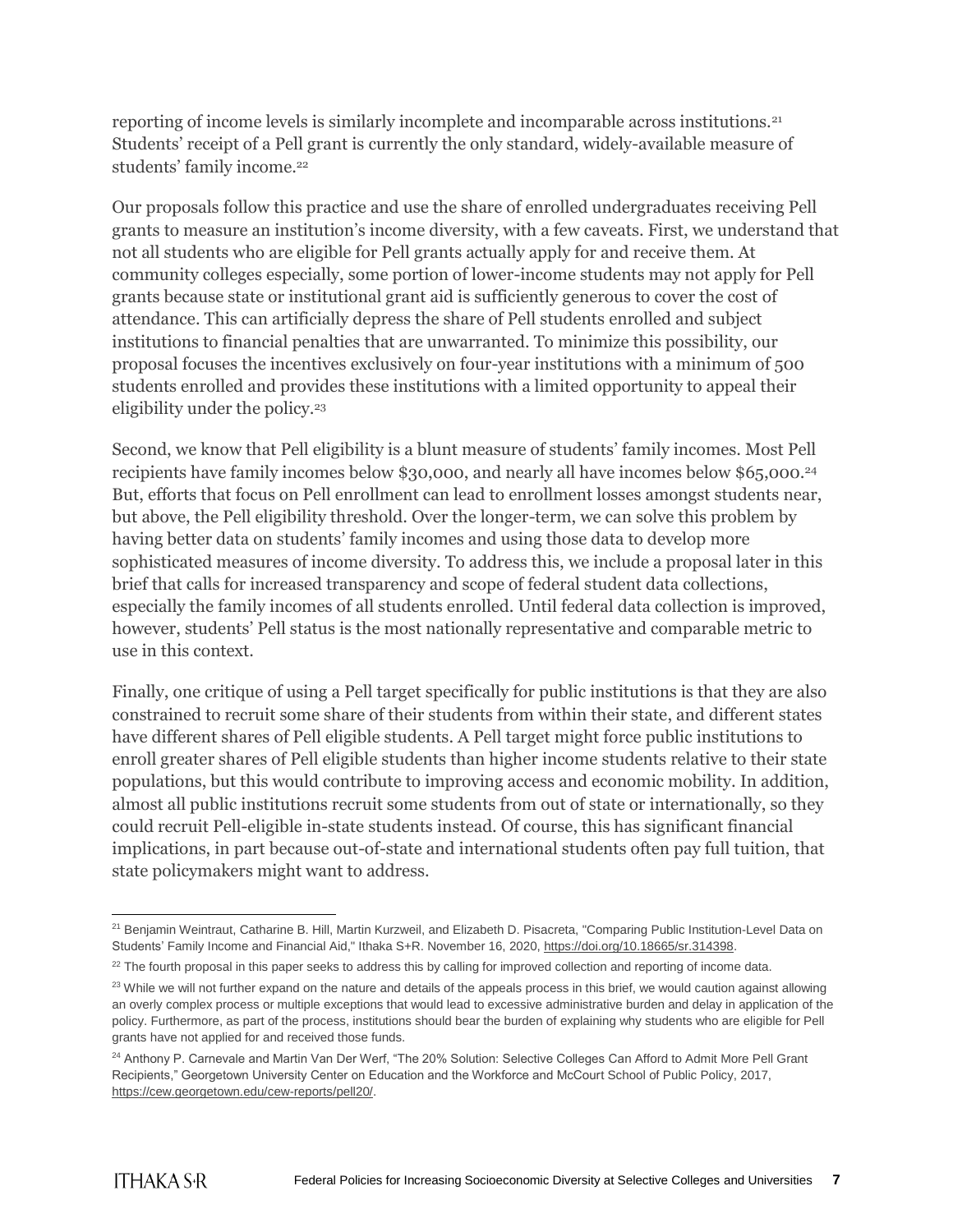#### What is the right Pell share threshold, and what are the financial implications of meeting it?

Policymakers and advocates likely have varying opinions about the right minimum threshold to set. In our proposal, we set our minimum Pell threshold at 15 percent. This minimum meaningfully increases access for lower-income students at selective colleges and narrowly targets the incentive on those institutions with the lowest shares. For the purposes of discussion, however, we model the impacts of our policy using both a 15 percent threshold and a 20 percent threshold, a threshold that other researchers and policymakers have previously proposed.<sup>25</sup> See the **Appendix** for a detailed description of our methodology and the institution-level data that generated these estimates.

As of Fall 2018, there are 88 four-year institutions with Pell enrollments below 15 percent and total enrollment above 500 (see Appendix for a link to a list of these institutions). Only nine of these 88 are public universities and the remainder are mostly private not-for-profit institutions, with a few health-focused and for-profit institutions in the mix. Seventy-seven have six-year graduation rates consistently above 70 percent, a threshold that only about 360 four-year institutions nationwide meet, and 74 are classified as most, highly, or very competitive using Barron's selectivity tiers.

If these 88 institutions increased their Pell enrollment to 15 percent, they would enroll an additional 11,468 Pell students, or on average, about 130 students per institution (with some smaller institutions only needing fewer than 10 students to reach 15 percent Pell). Currently, these 88 institutions serve 71,742 Pell students, so 11,468 additional would represent a 16 percent increase.

Of course, increasing Pell enrollment could require an increased investment in financial aid and losses in revenue on the margin, in addition to other likely costs associated with serving lowerincome students. To estimate potential revenue losses associated with our policy, we assume that newly enrolled Pell students would pay the same net price as current students from families with incomes between \$0 and \$48,000. We also account for Pell revenues equal to the average Pell grant at the institution (since net price is the estimate of the actual price a student will pay after grants and scholarships, we add the average Pell grant to this net price to account for Pell funds). We also assume that the institution enrolls a new Pell student in lieu of enrolling a non-Pell student who pays either the institution's average net price or its sticker price. Under these assumptions, we estimate the range of *institution-level* revenue losses amongst this group of institutions is from \$70,251 to \$26.7 million if the tradeoff is the sticker price, and from no loss to \$7 million if the tradeoff is the average net price.<sup>26</sup> The size of these losses depends on the

 $\overline{a}$  $25$  Ibid.

<sup>&</sup>lt;sup>26</sup> We estimate the revenue loss to the institution of increasing Pell share to be 15 percent by calculating the trade-off the institution faces on the margin: we compare the tuition revenue for a Pell student to the tuition revenue from either the average student or the full pay student. To estimate Pell student tuition revenues, we use the net price for students who receive Title IV aid and are from families with incomes between \$0 and \$48,000 combined with the average Pell grant at the institution. We estimate the trade-off by comparing this net price to the institution's average net price (lower bound) and the full cost of attendance (upper bound).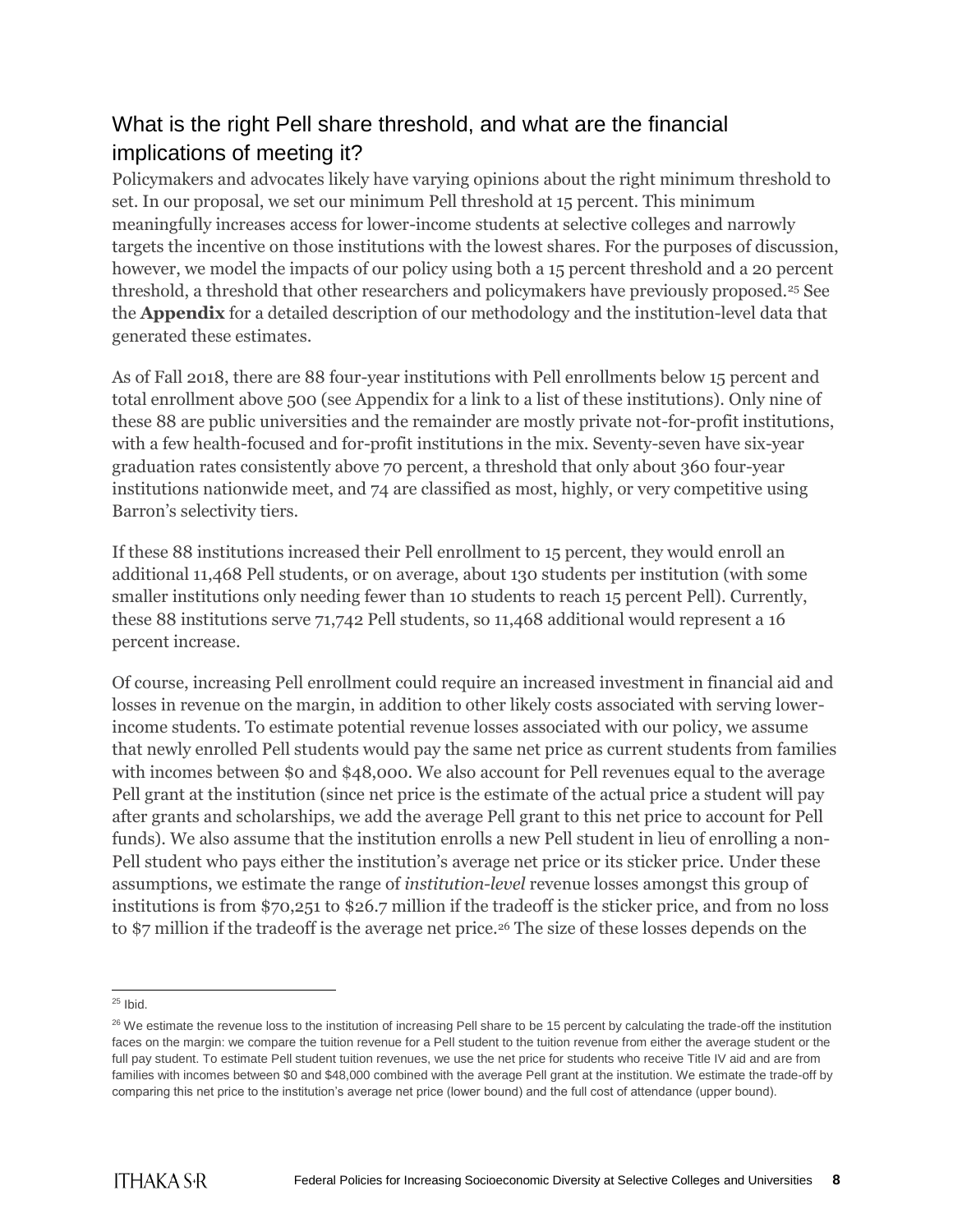institution's sticker price and their generosity in providing need-based financial aid, among other things.<sup>27</sup>

Obviously, these revenue losses are not trivial and would require a significant reallocation of resources from other areas to make up for them. Yet if Title IV eligibility were at stake, it would provide a powerful financial incentive to make the shifts necessary to meet the 15 percent threshold. For the 88 institutions subject to this policy, being ineligible to receive payments from Title IV aid would put at risk between \$164,000 and \$325 million in federal grants and loans per institution.<sup>28</sup> For most of the 88 institutions, the federal revenue at risk is greater than the estimated revenue effects of enrolling the additional Pell students needed to meet the threshold.<sup>29</sup>

Of those 88 institutions with Pell shares below 15 percent and subject to our proposed policy, there are 14 institutions whose estimated revenue losses from meeting the 15 percent threshold are greater than their Title VI revenues.<sup>30</sup> Many of these institutions are among the wealthiest in the country, enroll relatively small shares of Pell students, have the highest sticker prices, and offer the most generous financial aid to the lower-income students they do enroll. While these institutions would not necessarily feel substantial financial pressure to meet the 15 percent Pell share threshold, we expect the adoption of this policy would nevertheless substantially increase pressure on them to get above the threshold. This policy would clearly define, for the first time, a minimum acceptable Pell threshold, illuminating long-standing inequities in a new way. At the same time, participation in the federal financial aid system is a strong signal of commitment to public purpose. Combined with losing access to federal aid dollars, we believe the political and reputational costs of being on the wrong side of these bright lines would be sufficient to motivate those institutions to meet the minimum standard. In addition, if all colleges are encouraged to meet the 15 percent standard, doing so would not put any one institution at a competitive disadvantage.

It is important to note here that, if the maximum Pell grant were doubled, as President Biden and others have advocated, institutions would have even stronger incentives to maintain Title IV

 <sup>27</sup> While the *institution-level* estimates we discuss in the text are most relevant in understanding how these costs would be borne, readers and policymakers may also be interested in understanding the *aggregate* effect of the policy. We estimate that if each of these 88 institutions increased their Pell enrollment to 15 percent, then, in *aggregate*, they would lose between \$98 and \$403 million in revenue, depending on the assumed replacement cost.

<sup>&</sup>lt;sup>28</sup> The aggregate amount of federal grants and loans at risk for these 88 institutions is \$1.6 billion.

<sup>&</sup>lt;sup>29</sup> Institutions could decide to forgo eligibility for federal student aid and try to offset some of the loss of Title IV revenue by recruiting more full-pay students, but as discussed later in the brief, there is a shrinking national pool of such students and there would likely be negative repercussions for pursuing that strategy, especially from a public relations standpoint.

<sup>30</sup> Harvard University,\* University of Chicago, Wake Forest University, Washington University in St Louis, Washington and Lee University, Lafayette College, Oberlin College, Bates College, Tufts University, Kenyon College, University of Notre Dame, Colgate University, Scripps College, Colorado College. This is the case if we assume that the institution is trading a Pell student for a full-pay student. If we assume that the institution is trading a Pell student for a student who pays average net price, there are no institutions with potential tuition revenue losses that are greater than their revenue from federal aid. \*Note that Harvard University has publicly disputed that the Pell share reported via IPEDS is an appropriate depiction of socioeconomic diversity at the institution, as students from Harvard's Extension School are included in the calculation. For more context, please visit this link: [https://economix.blogs.nytimes.com/2011/04/05/economic-diversity-at-harvard-cont/.](https://economix.blogs.nytimes.com/2011/04/05/economic-diversity-at-harvard-cont/)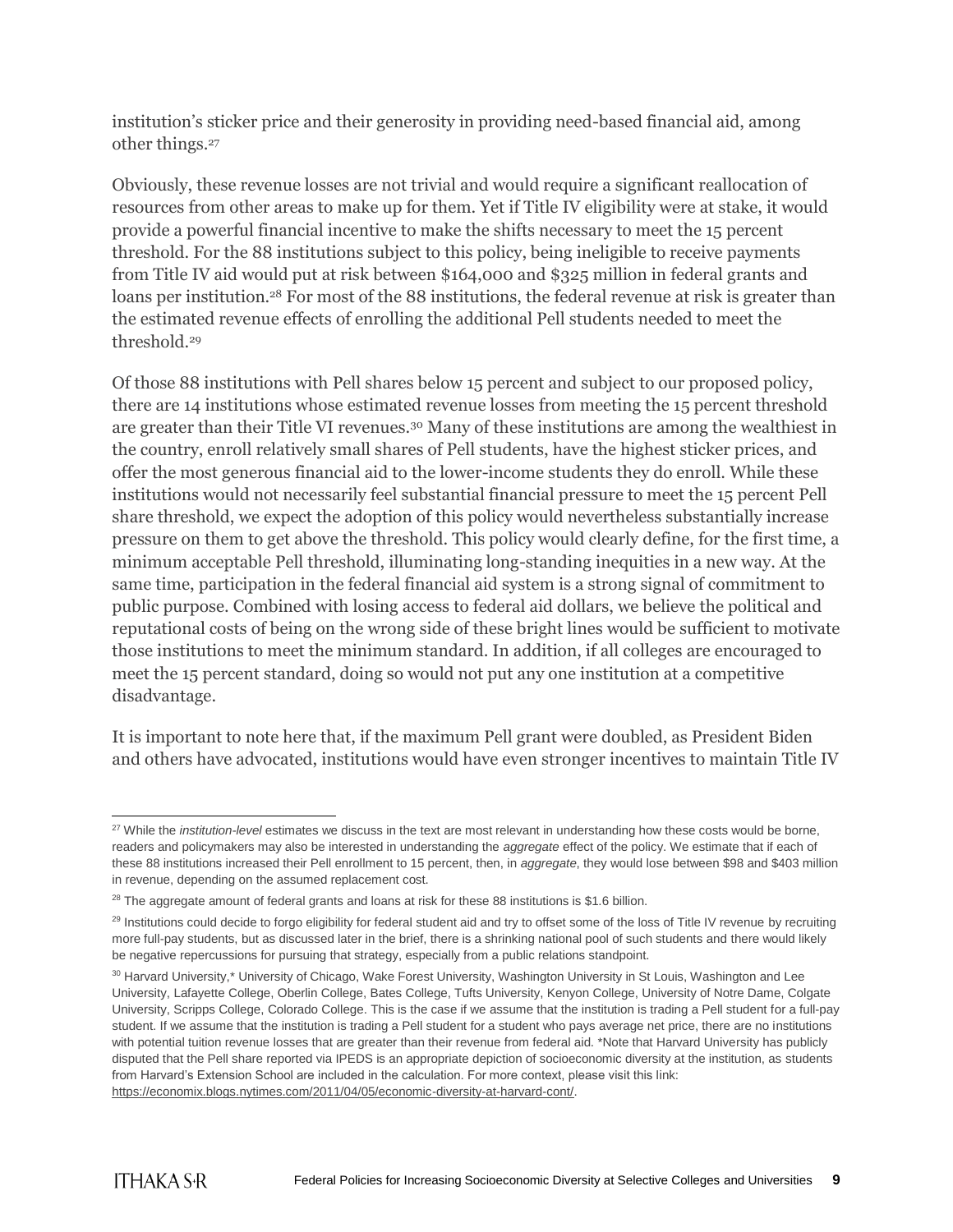eligibility and the financial aid costs of enrolling Pell-eligible students would decline.<sup>31</sup> Analyzing the implications of doubling the maximum Pell grant is beyond the scope of this brief, but backof-the-envelope calculations suggest that doubling Pell could reduce institutions' estimated revenue loss of reaching the 15 percent threshold by 11 to 45 percent, depending on the institution.

For comparison, we also estimate the effect of setting the minimum Pell threshold at 20 percent. Doing so substantially increases the number of institutions below the threshold and their estimated revenue losses, and also substantially increases the number of Pell students who would gain access to these institutions. Using a 20 percent threshold, 203 four-year institutions would need to enroll an aggregate of 59,586 additional Pell students to remain eligible for Title IV aid. Because the overall average enrollment among this set of institutions is greater, the average number of Pell students per institution needed to meet the 20 percent threshold is 294, more than double the 130 students per institution needed under the 15 percent threshold. Currently, these 203 institutions serve 221,190 Pell students, so 59,586 additional would represent a 27 percent increase.

However, if the 203 institutions subject to this policy increased their Pell enrollment to 20 percent, we estimate that they would lose between \$34,201 to \$59 million per institution if the tradeoff is the sticker price, and between no loss and \$19.2 million per institution if the tradeoff is the average net price.<sup>32</sup> The revenue losses are greater under a 20 percent threshold for two reasons: there are simply more institutions that are subject to the policy, and institutions, on average, have to add more Pell students to meet the target. Compared to the set of institutions subject to the 15 percent minimum threshold, these institutions are, on average, slightly more reliant on Title IV aid. Not surprisingly, because they are so much larger, the institutions with the most at stake are public institutions, and many more public institutions are subject to the policy under a 20 percent threshold than a 15 percent threshold.

There is nothing magical about either a 15 percent threshold or a 20 percent threshold, and policymakers may choose a different minimum than those we have modeled here. However, we would recommend a threshold closer to 15 percent, as it is likely to achieve meaningful additional access for lower income students while remaining targeted and avoiding the much larger financial disruption associated with the 20 percent threshold. In short, 15 percent functions as an effective minimum expectation for now. Regardless of the threshold, there would need to be some lead time between policy passage and the policy going into effect to ensure institutions have time to address the requirements—we would recommend four years to allow for institutions to respond to the policy through four admissions cycles, affecting most of their undergraduate enrollment. But, since the threshold operates with an existing program (Pell) and easily measurable target (percent of all students awarded Pell), implementation would be fairly

 $\overline{a}$ <sup>31</sup> It is worth noting that doubling Pell could have implications for both the dollar amount of the Pell grant and the Pell eligibility formula. Policymakers should monitor whether changes to the Pell threshold would be warranted if Pell eligibility were to change drastically.

<sup>32</sup> The aggregate revenue loss would be between \$400 million for an average net price tradeoff and \$1.9 billion for a sticker price tradeoff.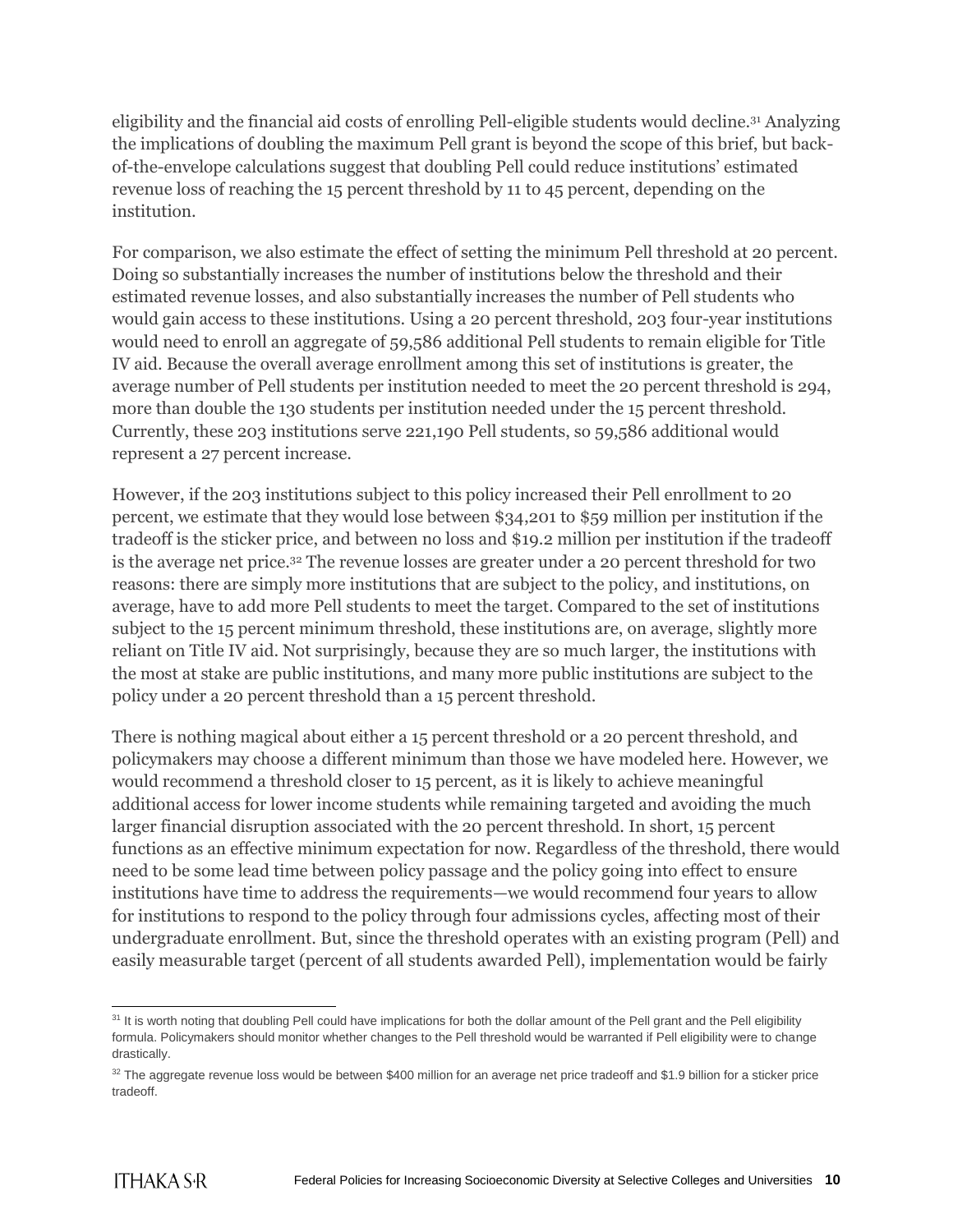straightforward. Further, this threshold could be applied to the receipt of other, yet-to-bedetermined federal funds, such as funds for free public college.

#### How does our policy relate to others?

There are several, recent, prominent policy proposals that also aim to incentivize selective institutions to increase socioeconomic diversity through financial penalties associated with Pell share.<sup>33</sup> Senator Chris Coons' ASPIRE Act, for example, proposes that colleges and universities whose share of first-time, full-time students receiving Pell grants are in the bottom five percent of the distribution of all four-year institutions pay a fee-per-student penalty based on the number of Pell students needed to rise above the threshold.<sup>34</sup> Policies outlined in a 2019 white paper from Senator Chris Murphy would impose a fine on institutions with significant Pell enrollment declines and restrict their access to federal campus-based aid programs (like work study and SEOG).<sup>35</sup>

Although the ASPIRE act and the Murphy paper have the same objective as, and similar features to, our proposal, in our view, the penalties they propose are not strong enough to incentivize major shifts in institutions' enrollment strategies. Furthermore, because the eligibility thresholds they propose are continually shifting, the institutions affected by the policies are not sufficiently in the public view nor is the minimum acceptable Pell enrollment threshold up for public debate. Moreover, a relative target allows institutions to maintain objectively low Pell shares, as long as they are high relative to peers. Using rates of change to determine whether an institution is subject to the policy, as the Murphy paper suggests, could conceivably penalize those colleges and universities that, despite modest declines, are nevertheless maintaining a level of enrollment greater than others.

### Proposal 2: Offering an endowment tax credit for institutions with Pell shares above a threshold

The policy we propose above establishes the expectation that institutions receiving payments of Title IV aid serve a minimum share of lower income students. To complement this minimum, we propose a second policy that encourages a subset of the wealthiest institutions to go beyond that minimum: those four-year colleges and universities that are currently subject to the endowment tax can reduce their tax burden if their Pell enrollment share exceeds a minimum threshold. Some of these institutions have made more progress than others on increasing socioeconomic diversity, and might immediately benefit from such a policy, rewarding their accomplishments to date.

 $\overline{a}$ <sup>33</sup> For example, see Michael Dannenberg and Mary Nguyen Barry, "Tough Love: Bottom-Line Quality Standards for Colleges," The Education Trust, June 17, 2014, https://edtrust.org/resource/tough-love-bottom-line-quality-standards-for-colleges/.

<sup>34</sup> Senator Coons' Office, "ASPIRE Act Legislative Section-by-Section," 2019,

[https://www.coons.senate.gov/imo/media/doc/ASPIRE%20Act%20Section-by-Section%20.pdf.](https://www.coons.senate.gov/imo/media/doc/ASPIRE%20Act%20Section-by-Section%20.pdf)

<sup>35</sup> Senator Murphy's Office, "Are You Getting What You Pay For? A New Proposal for Accountability in Higher Education," 2019, [https://www.murphy.senate.gov/imo/media/doc/HEA%20White%20Paper\\_FINAL%20\(002\).pdf.](https://www.murphy.senate.gov/imo/media/doc/HEA%20White%20Paper_FINAL%20(002).pdf)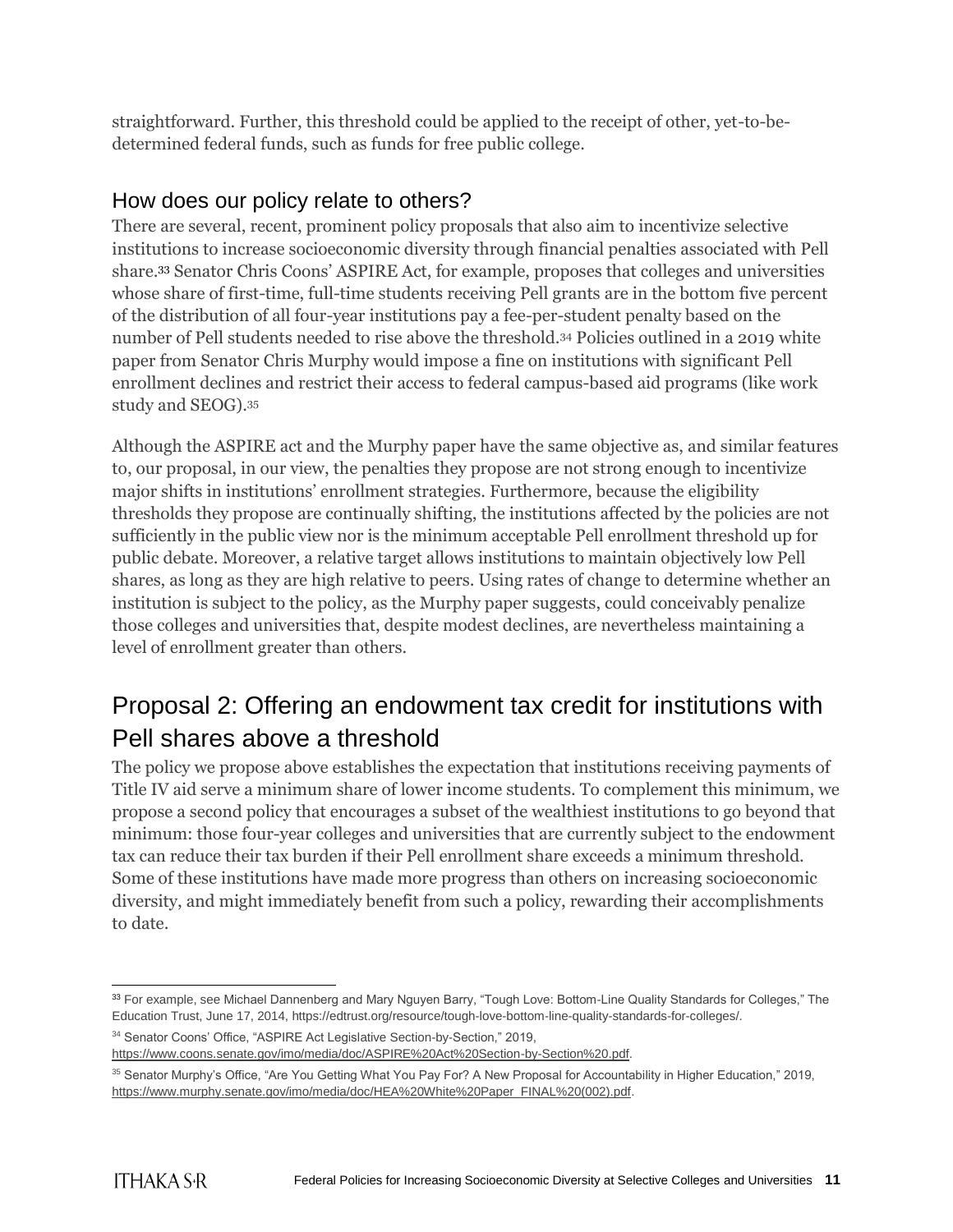In late 2017, Congress passed a law to enact a 1.4 percent tax on the net investment income of institutions with endowments per student above \$500,000. Depending on the year and market performance, this legislation applies to anywhere from 25-40 institutions, nearly all of which are highly selective and well-resourced and many of which enroll small shares of lower-income students and BIPOC students.<sup>36</sup> The tax rules and associated exemptions are complicated, and investment returns vary from year-to-year, so institutions' future tax liabilities are difficult to predict. Most institutions subject to the tax have not reported their past tax liabilities, but at the end of 2019, Harvard was expecting to pay about \$50 million.<sup>37</sup>

Our policy would introduce a reduction in the tax in a stepwise fashion, rewarding those institutions that have the highest Pell shares with greater reductions in the tax rate. Specifically, we propose using the same minimum Pell enrollment threshold as the prior policy (for now, 15 percent), and employing an endowment tax rate reduction of 0.2 percentage points for each percentage point above that threshold; thus, an institution would completely eliminate their endowment tax burden at a Pell share of 22 percent or above. We estimate that this tax credit would meaningfully reduce the tax burden for those institutions that increase Pell enrollment above the 15 percent threshold (Note: institutions have to enroll at least 16 percent Pell to realize the credit).

Using 2018 endowment and enrollment information, there are 28 institutions that are hypothetically subject to the endowment tax.<sup>38</sup> Of those 28, 15 institutions have Pell shares at or above 16 percent, so would immediately be eligible for a tax credit. Three of these 15 institutions have Pell shares at or above 22 percent—the threshold at which the tax rate phases completely out—and would therefore owe no endowment tax. We estimate that this tax credit would range from about \$496,000 to \$7 million, depending on the size of the institution's endowment return and where they fall at or above 16 percent Pell. For the institutions with Pell shares between 16 and 22 percent Pell, we estimate that a one percentage point increase in Pell enrollment would cost an institution between approximately \$259,000 (the lowest value assuming an average net price student trade-off) and \$5.05 million (the highest value assuming a full-pay student tradeoff). The size of the credit associated with these costs obviously depends on the size of the endowment, but the potential tax savings associated with a 0.02 percentage point reduction in the tax rate ranges from \$187,000 to \$2.5 million, depending on the institution (again, for those with Pell shares below 22 percent and therefore have not yet maximized their tax savings).

Of the 28, 13 institutions enroll less than 16 percent Pell students, so would need to increase their Pell enrollment share in order to receive any credit. For these institutions, the institutionlevel cost of increasing Pell enrollment share to 15 percent and then to 16 percent (to realize the tax credit) ranges from \$151,000 to \$7.1 million. For these institutions, the potential tax savings associated with a 0.02 percentage point reduction in the tax rate ranges from \$29,000 to \$3.7

 $\overline{a}$ <sup>36</sup> The number of institutions subject to the endowment tax varies from year-to-year due to changes in the market performance of institution's endowments.

<sup>37</sup> Rick Seltzer, "\$50 Million Tax Bill for Harvard," *Inside Higher Ed*, October 25, 2019, [https://www.insidehighered.com/quicktakes/2019/10/25/50-million-tax-bill-harvard.](https://www.insidehighered.com/quicktakes/2019/10/25/50-million-tax-bill-harvard)

<sup>38</sup> We use IPEDS' 2018 beginning-of-year endowment market value and 2018 counts of FTE students to hypothesize eligibility. There is no definitive retrospective or prospective public list of institutions subject to the endowment tax.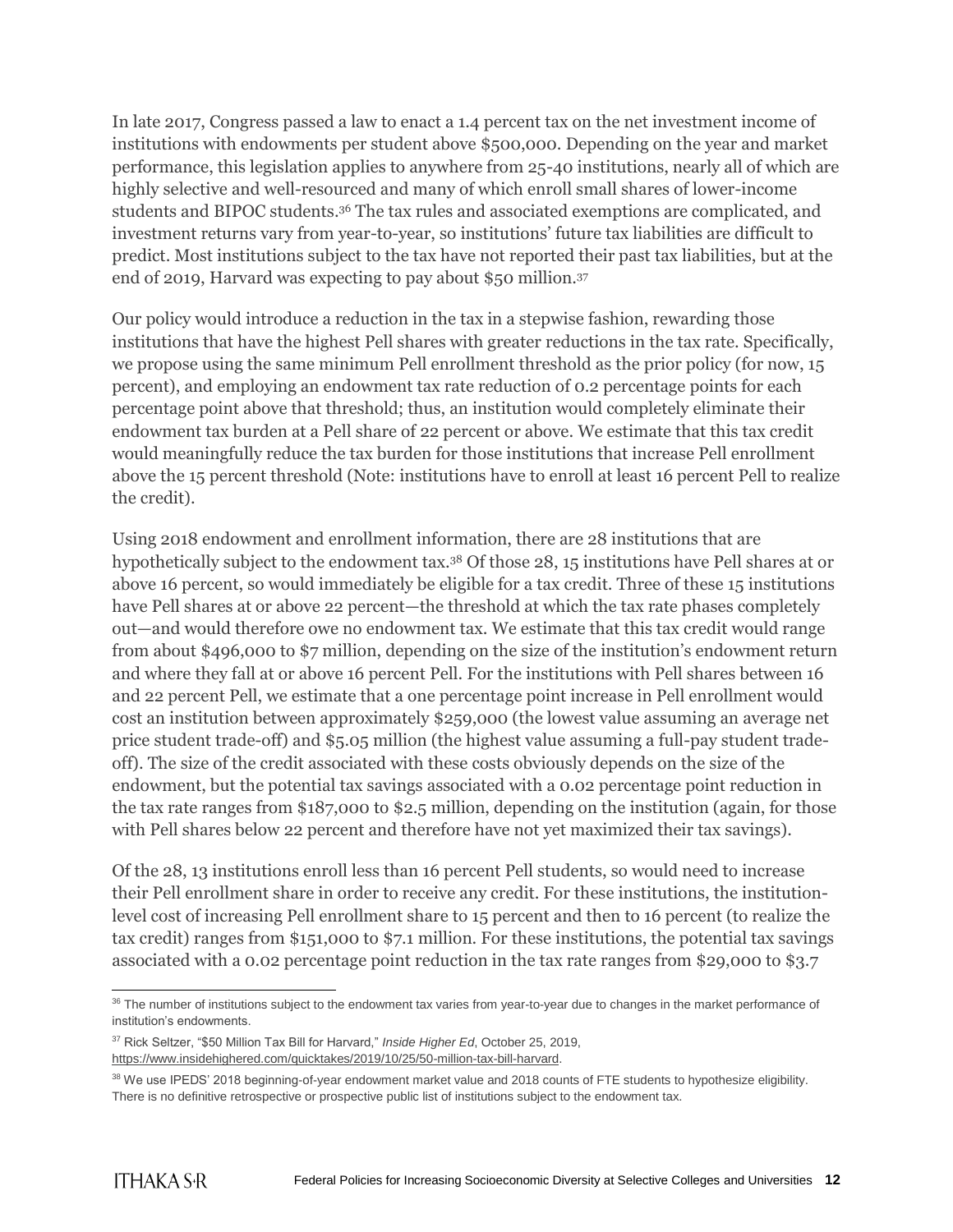million. An increase to 16 percent Pell at these institutions would collectively add an additional 2,128 Pell students, a 30 percent increase from the current enrollment of 7,033 Pell students. While these institutions have a relatively weak incentive to get to 16 percent under proposal 2, most would have a strong incentive to get to 15 percent under proposal 1. At that point, the trade-offs for incremental gain are similar to those for institutions currently between 16 percent and 22 percent.

For some institutions, the size of the tax credit for even those incremental gains may not be large enough to justify the revenue losses incurred from increasing Pell. Our estimations above demonstrate the possible policy effects under a set of fixed assumptions, but policymakers could consider modifying the policy components to strengthen the incentive, apply it to more institutions, and/or promote larger increases in Pell:

- First, they could lower the threshold for endowment tax eligibility. Currently, an institution must have endowment value per FTE greater than \$500,000 to be subject to the tax. If the eligibility threshold were \$250,000 per FTE instead, we hypothesize that approximately 65 institutions would be subject to it.
- Second, they could raise the Pell enrollment share threshold that triggers the tax credit. We propose a 15 percent threshold in order to align the thresholds in our first and second proposals, but policymakers could increase the Pell share threshold to encourage the wealthiest institutions to increase Pell enrollment beyond the established minimum.
- Finally, they could reduce or enlarge the size of the tax credit itself. Currently, we propose a 0.02 percentage point reduction in the tax rate for every percentage point above the threshold. Instead, policymakers could halve or completely eliminate the tax rate at a specified threshold, or phase in a 0.01 percentage point reduction, thereby raising the threshold at which the tax is completely eliminated.

Many of the institutions subject to the endowment tax lobbied extensively against the passage of the tax in 2017, and would prefer that it be repealed completely. Yet all of these institutions have relied for decades on federal and state income tax exemptions to maximize the returns on their endowments. Some have done so while broadening access for lower-income students, while others have not broadened access. With the tax already in place, it would be reasonable for policymakers to reward those who have served this public policy goal already and provide a further reduction or elimination of the tax to those who advance it further.<sup>39</sup>

 $\overline{a}$ <sup>39</sup> Some commentators on drafts of this brief have argued that attaching conditions to a reduction in the endowment tax sets a bad precedent that future legislators could take advantage of to impose other conditions that may be regressive rather than progressive. We do not find this argument persuasive. The endowment tax was introduced in the first place for what seemed to be punitive reasons, breaking a precedent. We see no reason to think that conditioning the existing tax to achieve an important public policy goal would somehow further embolden the already bold, or that refraining from doing so would somehow restrain future legislators from breaking that precedent, too.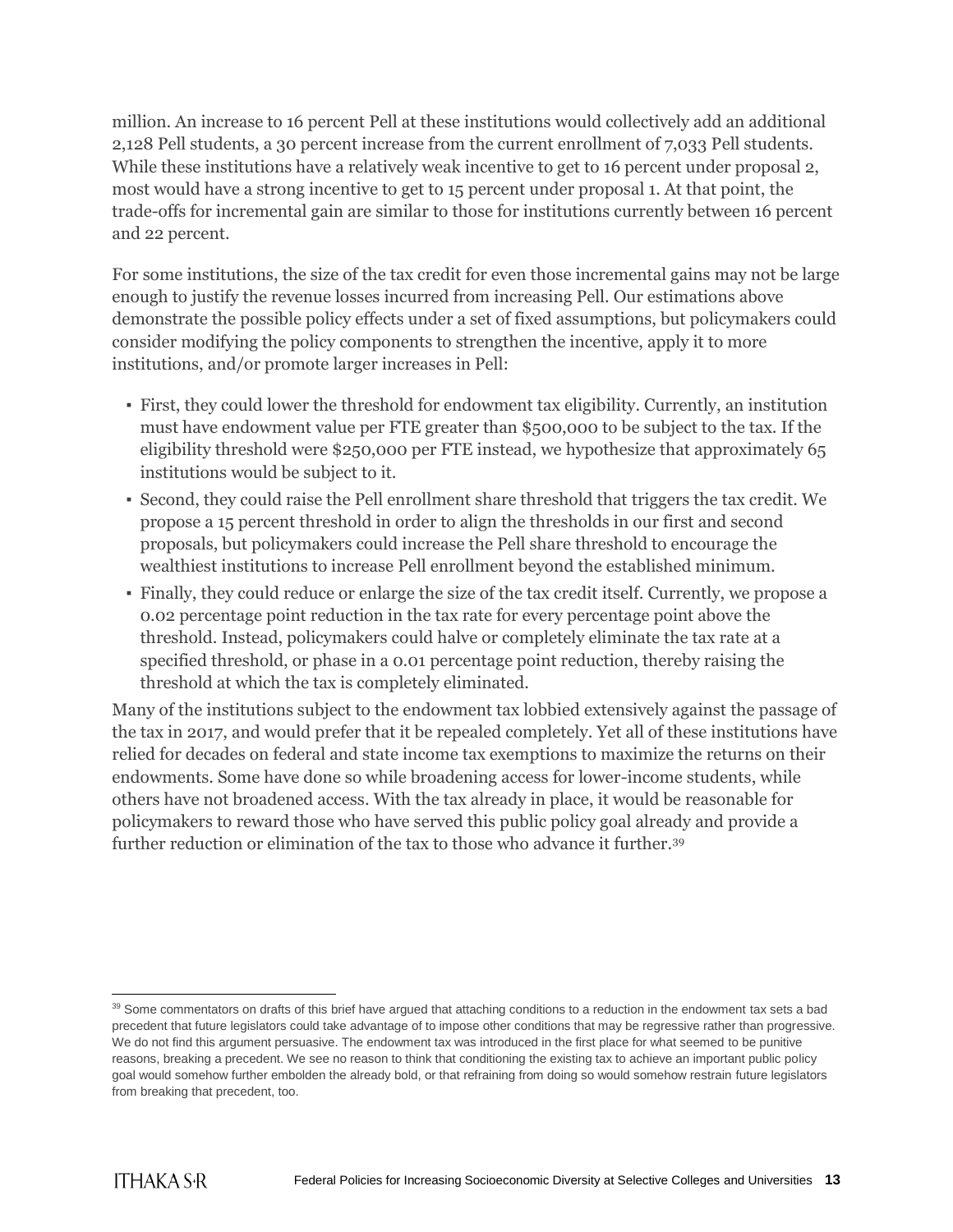## Regulatory Changes to Support the Incentive Policies

### Proposal 3: Expand the existing "need-blind" antitrust exemption to permit a broader set of institutions to coordinate on financial aid and admissions

Under current antitrust law, agreements among colleges and universities regarding admissions and financial aid are subject to the Sherman Antitrust Act and associated regulations.<sup>40</sup> While there is a limited, statutory exemption (which we will discuss in a moment), and while colleges and universities could assert that pro-competitive agreements subject to the Act are nevertheless permissible under the "rule of reason,"<sup>41</sup> risk-averse higher education leaders and sometimes aggressive inquiries by the Department of Justice under both the Obama and Trump Administrations have largely kept colleges and universities far away from testing the limits of permissible coordination.<sup>42</sup>

In the absence of constraints on competition for students, colleges and universities have spent huge sums of money—and many have built their business models—on recruiting and attracting the most "desirable" students; generally, those who are the wealthiest. These competitive practices include: focusing marketing, school visits, and other promotional and recruiting tactics on wealthy students, their families, and schools;<sup>43</sup> admitting students who apply early decision, who are legacies, who are flagged by athletic coaches, whose families have committed to a major gift, or who are simply able to pay full tuition at a higher rate than others;<sup>44</sup> discounting tuition

42 See National Association of Independent Colleges and Universities, "Issues & Advocacy: Anti-Trust,"

 <sup>40</sup> See, e.g., United States v. Brown Univ., 5 F.3d 658 (3d Cir. 1993). For an excellent summary of the antitrust context of college and university admissions and financial aid, see Deborah Jones Merritt and Andrew Lloyd Merritt, "Agreements to Improve Student Aid: An Antitrust Perspective," *Journal of Legal Education* 67, no. 17 (2017).

<sup>&</sup>lt;sup>41</sup> A rule of reason analysis triggers a three-step inquiry. As articulated by the Third Circuit in the Brown case, first, the plaintiff must show that the "agreement produced adverse, anticompetitive effects within the relevant product and geographic markets." Next, the defendant may "show that the challenged conduct promotes a sufficiently pro-competitive objective." If the defendant carries that burden, then "the plaintiff must demonstrate that the restraint is not reasonably necessary to achieve the stated objective." United States v. Brown Univ., 5 F.3d 658, 668-69 (3d Cir. 1993).

[https://www.naicu.edu/policy-advocacy/issue-brief-index/student-aid/anti-trust;](https://www.naicu.edu/policy-advocacy/issue-brief-index/student-aid/anti-trust) Scott Jaschik, "NACAC Agrees to Change Its Code of Ethics," *Inside Higher Ed*, September 30, 2019, [https://www.insidehighered.com/admissions/article/2019/09/30/nacac-agrees](https://www.insidehighered.com/admissions/article/2019/09/30/nacac-agrees-change-its-code-ethic)[change-its-code-ethics;](https://www.insidehighered.com/admissions/article/2019/09/30/nacac-agrees-change-its-code-ethic) Eric Hoover, "U.S. Opens Antitrust Investigation Into Colleges' Talk of Student-Aid Reform,'' *The Chronicle of Higher Education*, June 17, 2013, [https://www.chronicle.com/article/u-s-opens-antitrust-investigation-into-colleges-talk-of-student](https://www.chronicle.com/article/u-s-opens-antitrust-investigation-into-colleges-talk-of-student-aid-reform)[aid-reform.](https://www.chronicle.com/article/u-s-opens-antitrust-investigation-into-colleges-talk-of-student-aid-reform) A 2003 bill that proposed an antitrust exemption for admissions collaboration had 10 cosponsors but was not passed. See S. 1793, College Quality, Affordability, and Diversity Improvement Act of 2003[, https://www.congress.gov/bill/108th](https://www.congress.gov/bill/108th-congress/senate-bill/1793)[congress/senate-bill/1793.](https://www.congress.gov/bill/108th-congress/senate-bill/1793)

<sup>43</sup> Ozan Jaquette and Crystal Han, "Follow the Money: Recruiting and the Enrollment Priorities of Public Research Universities," Third Way, March 2, 2020, [https://www.thirdway.org/report/follow-the-money-recruiting-and-the-enrollment-priorities-of-public](https://www.thirdway.org/report/follow-the-money-recruiting-and-the-enrollment-priorities-of-public-research-universities)[research-universities;](https://www.thirdway.org/report/follow-the-money-recruiting-and-the-enrollment-priorities-of-public-research-universities) Caroline Hoxby and Christopher Avery, "The Missing 'One-Offs': The Hidden Supply of High-Achieving, Low-Income Students," *Brookings Paper on Economic Activity*, Spring 2013, [https://www.brookings.edu/wp](https://www.brookings.edu/wp-content/uploads/2016/07/2013a_hoxby.pdf)[content/uploads/2016/07/2013a\\_hoxby.pdf.](https://www.brookings.edu/wp-content/uploads/2016/07/2013a_hoxby.pdf)

<sup>44</sup> For example, see William G. Bowen, Martin A. Kurzweil, and Eugene M. Tobin, *Equity and Excellence in American Higher Education* (Charlottesville: University of Virginia Press, 2006); Melissa Korn and Jennifer Levitz, *Unacceptable: Privilege, Deceit & the Making of the College Admissions Scandal* (New York: Penguin, 2020);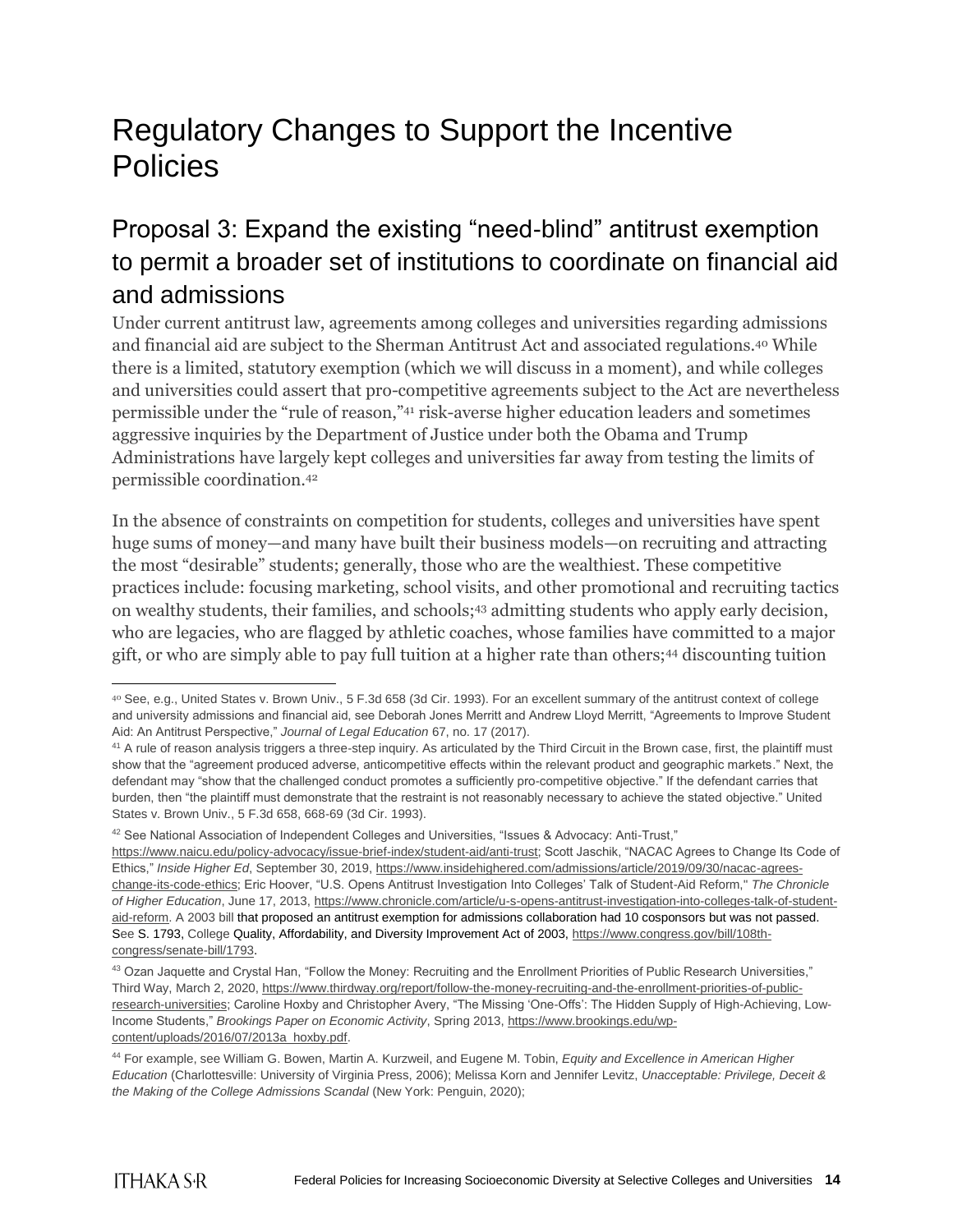for or awarding scholarships to students without demonstrated financial need;<sup>45</sup> and spending money on upgraded campus amenities (such as housing, food, and recreational facilities).<sup>46</sup> These practices are reinforced by rankings such as *US News & World Report*, which reward some of them directly—such as higher spending (other than on need-based aid) per student and others indirectly—like rewarding higher SAT and ACT scores that wealthier high school students are far more likely to attain.<sup>47</sup> They have also given rise to a billion-dollar industry of consultants devoted to "enrollment management," whose admissions and financial aid algorithms promise ever-greater precision in "yielding" those desirable students.<sup>48</sup>

Investing in these practices to entice higher income students to enroll has contributed to the rapid increase in the full price of attendance at selective institutions over the past thirty years.<sup>49</sup> This price increase, in turn, has made it more costly for selective colleges and universities to enroll low- and middle-income students who can afford to pay far less than full price, and made them even more dependent on enrolling students who can pay close to full price. As the competition for those students grows fiercer, colleges are willing to spend more on them and charge them less to enroll, in a vicious cycle that not only closes off opportunity for low- and middle-income students, but leaves all but the best endowed institutions in a perilous financial situation (made worse by growing income inequality and the declining numbers of wealthier, white high school graduates in each new cohort).<sup>50</sup>

Perversely, in the name of market competition, this arms race to win a subset of potential students has made selective colleges increasingly inaccessible to the vast majority of qualified potential students. It has sapped resources that might pay for financial aid based on qualified students' need, led admissions offices to choose less-qualified but wealthier students over morequalified applicants, and limited outreach to lower-income students, families, and high schools who therefore may not even realize attending a selective college is an option for them. And yet, even exploratory efforts among colleges to reign in these practices, like "merit aid" to wealthy

[https://www.theatlantic.com/magazine/archive/2005/11/the-best-class-money-can-buy/304307/.](https://www.theatlantic.com/magazine/archive/2005/11/the-best-class-money-can-buy/304307/)

 <sup>45</sup> National Association of College and University Business Officers, "The 2019 NACUBO Tuition Discounting Study," 2020, [https://www.nasfaa.org/uploads/documents/NACUBO\\_Tuition\\_Discounting\\_2019.pdf;](https://www.nasfaa.org/uploads/documents/NACUBO_Tuition_Discounting_2019.pdf) Stephen Burd, "Crisis Point: How Enrollment Management and the Merit-Aid Arms Race Are Derailing Public Higher Education," New America, February 13, 2020, [https://www.newamerica.org/education-policy/reports/crisis-point-how-enrollment-management-and-merit-aid-arms-race-are](https://www.newamerica.org/education-policy/reports/crisis-point-how-enrollment-management-and-merit-aid-arms-race-are-destroying-public-higher-education/)[destroying-public-higher-education/.](https://www.newamerica.org/education-policy/reports/crisis-point-how-enrollment-management-and-merit-aid-arms-race-are-destroying-public-higher-education/)

<sup>46</sup> Catharine Bond Hill and Malcolm Gladwell, "Episode 5: Food Fight," Revisionist History, 2016. [http://revisionisthistory.com/episodes/05-food-fight.](http://revisionisthistory.com/episodes/05-food-fight)

<sup>47</sup> Robert Morse and Eric Brooks, "How U.S. News Calculated the 2021 Best Colleges Rankings," *U.S. News and World Report*, September 13, 2020, [https://www.usnews.com/education/best-colleges/articles/how-us-news-calculated-the-rankings.](https://www.usnews.com/education/best-colleges/articles/how-us-news-calculated-the-rankings)

<sup>48</sup> See Maggie McGrath, "The Invisible Force Behind College Admissions," *Forbes*, July 30, 2014,

https://www.forbes.com/sites/maggiemcgrath/2014/07/30/the-invisible-force-behind-college-admissions/?sh=2ce6eaa470a5; Matthew Quirk, "The Best Class Money Can Buy," *The Atlantic*, November 2005,

<sup>49</sup> Grey Gordon and Aaron Hedlund, "Accounting for the Rise in College Tuition," *National Bureau of Economic Research* 77, December 2018, [http://www.nber.org/chapters/c13711.](http://www.nber.org/chapters/c13711)

<sup>50</sup> Nathan Grawe, *Demographics and the Demand for Higher Education* (Baltimore: Johns Hopkins University Press, 2018).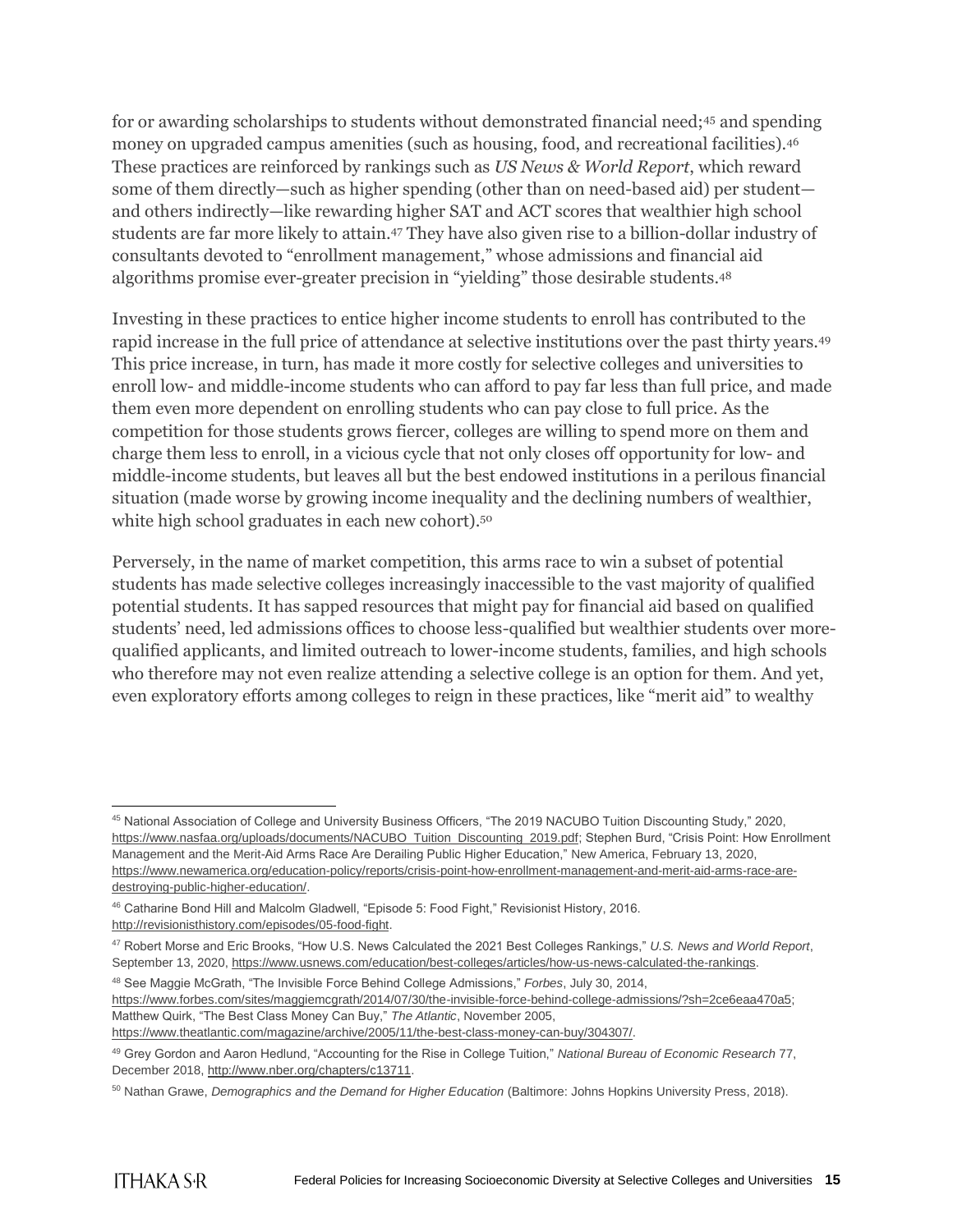students or poaching students who have already committed to another college, have been met with antitrust warnings and investigations from the Department of Justice.<sup>51</sup>

In order to serve the public interest and follow through on the incentives to enroll more lowerincome students described above, selective colleges will need to unwind some of these competitive practices that are against the public interest. In order to do that, they will need to be able to coordinate under a safe harbor from antitrust liability, because unilaterally unwinding these practices poses too great a risk. As mentioned above, there is a current, limited exemption to the Sherman Act for coordination around admissions and financial aid. The current statutory exemption permits "institutions of higher education . . . to agree . . . to award . . . financial aid only on the basis of demonstrated financial need" as long as the institutions admit all students "on a need-blind basis." Those institutions may "use common principles of analysis for determining the need of such students for financial aid."<sup>52</sup>

Currently, there are 21 institutions that meet under the auspices of the exemption, calling themselves the 568 Group after the section number of the exemption in its authorizing legislation.<sup>53</sup> These schools are among the wealthiest and most selective in the country. They have all committed to need-blind admissions and using only need-based aid per the statute. Collectively, just 16.8 percent of their students receive Pell grants; five of them would not meet the 15 percent threshold of our first proposal.

The exemption is too narrowly focused to be effective. There are very few institutions, given the current competitive pressure to enroll higher income students, who can afford to pay no attention to applicants' ability to pay in the admissions process and not all of those eligible have chosen to participate in the 568 Group. Furthermore, it focuses on only two practices in admissions and financial aid, leaving a whole range of other practices in outreach, admissions (e.g., legacy and athletic admissions), and campus amenities that can be used to favor wealthier applicants and are not subject to coordination. Moreover, it addresses only certain practices and not the outcome of real interest: diversifying enrollment. And, finally, on its own, it provides no incentive to participate, other than perhaps a reputational boost for joining in the coordination or shame for not joining. Indeed, seven members have left the 568 group since it was founded in 1998, and close peers of current members are not in the group (e.g., only four of the seven Ivy League institutions are members, though all adhere to need-blind admissions and award only need-based aid).

We propose to amend and expand the exemption to permit colleges and universities that opt in to reach agreement on common rules and practices for outreach, admissions, and financial aid

 $\overline{a}$ <sup>51</sup> See National Association of Independent Colleges and Universities, "Issues & Advocacy: Anti-Trust,"

[https://www.naicu.edu/policy-advocacy/issue-brief-index/student-aid/anti-trust;](https://www.naicu.edu/policy-advocacy/issue-brief-index/student-aid/anti-trust) Scott Jaschik, "NACAC Agrees to Change Its Code of Ethics," *Inside Higher Ed*, September 30, 2019, [https://www.insidehighered.com/admissions/article/2019/09/30/nacac-agrees](https://www.insidehighered.com/admissions/article/2019/09/30/nacac-agrees-change-its-code-ethic)[change-its-code-ethics;](https://www.insidehighered.com/admissions/article/2019/09/30/nacac-agrees-change-its-code-ethic) Eric Hoover, "U.S. Opens Antitrust Investigation Into Colleges' Talk of Student-Aid Reform,'' *The Chronicle of Higher Education*, June 17, 2013, [https://www.chronicle.com/article/u-s-opens-antitrust-investigation-into-colleges-talk-of-student](https://www.chronicle.com/article/u-s-opens-antitrust-investigation-into-colleges-talk-of-student-aid-reform)[aid-reform.](https://www.chronicle.com/article/u-s-opens-antitrust-investigation-into-colleges-talk-of-student-aid-reform)

 $52$  15 U.S.C. § 1 note (2017) (codifying Pub. L. No. 103-382, title V, § 568(a), 108 Stat. 4060, as amended).

<sup>53</sup> 568 Presidents Group, "What is the 568 Presidents Group?[" https://www.568group.org/home/.](https://www.568group.org/home/)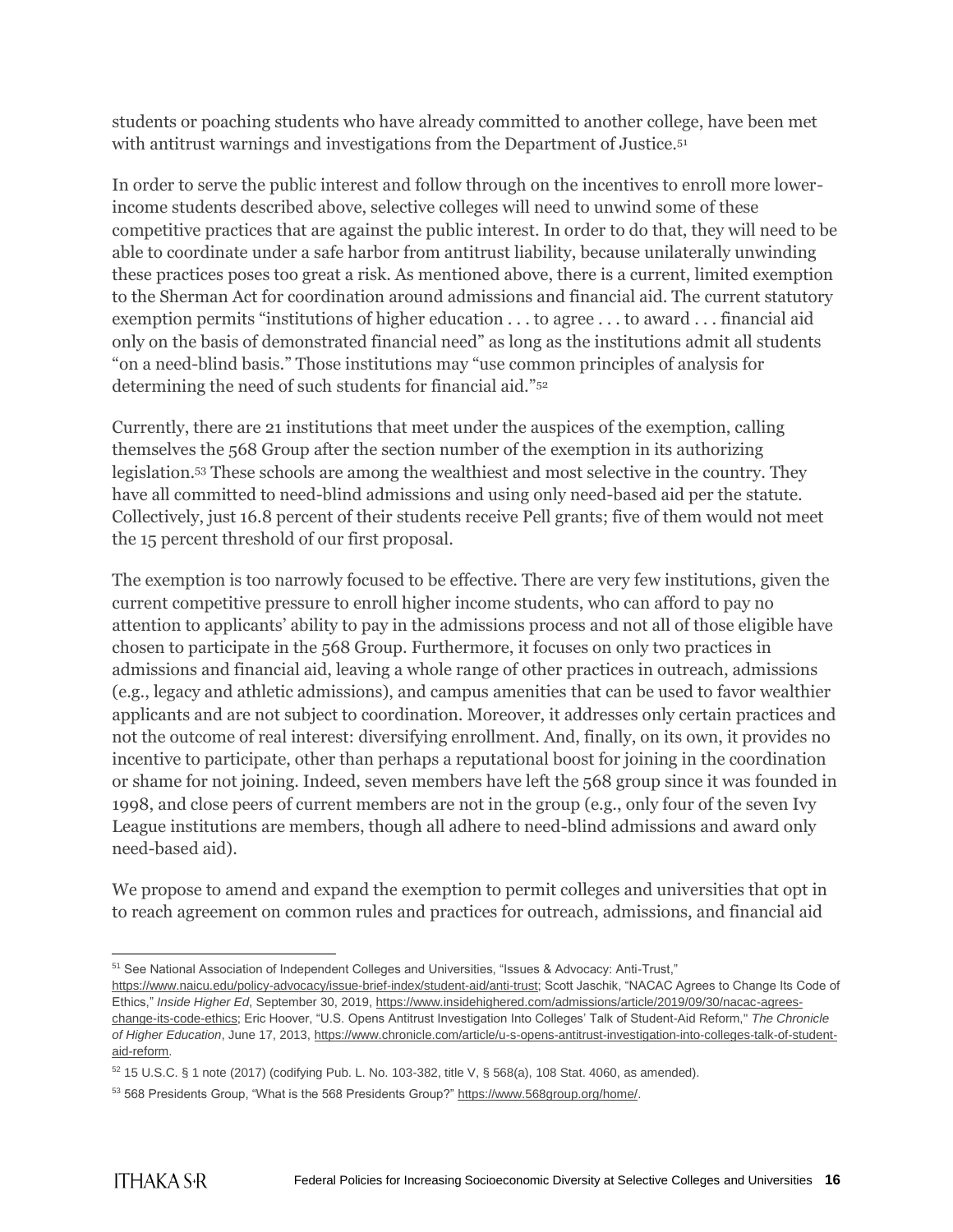that increase the enrollment of and improve graduation and affordability for lower-income students at their institutions. Allowable activities may include using common principles for determining students' financial need, focusing financial aid on needy students, limiting aggressive recruiting practices, using a common aid application, and exchanging family financial data with regard to jointly admitted students. Participating colleges would need to be subject to external monitoring—and would likely benefit from external facilitation—to ensure the negotiated activities stay within bounds. They would also be responsible for demonstrating, after a period of time, that agreed-upon rules and activities were associated with improvements in enrollment, affordability, and success for lower-income students at their institutions.

Proposals 1 and 2 would certainly encourage institutions affected by them to participate in the coordination. But there is a broader set of private, mostly small institutions that are above the minimum threshold for Pell enrollment in Proposal 1 and have endowments far too small to be subject to Proposal 2, yet would seize the opportunity to lower the heat on the arms race for wealthier students because that arms race risks bankrupting them. And there are selective public universities whose practice of competing for wealthy out-of-state students to balance their budgets is straining their finances and putting them crosswise with their legislatures, who would welcome the chance to ratchet down those wasteful expenditures. While we believe an exemption like the one we describe would enable colleges and universities to follow through on Proposals 1 and 2, it also may be the catalyst that changes the current vicious cycle of competition into a virtuous cycle of cooperation that greatly benefits low- and middle-income aspiring college-goers.

### Proposal 4: Improve federal data collection from U.S. colleges and universities and increase data transparency

Improving data collection and transparency will help policymakers, the public, and colleges themselves better monitor adherence to and effectiveness of the policies described above. Currently, the federal government is prohibited from collecting and reporting student-level data that could generate comprehensive statistics for all enrolled students on the income distribution, net price by income, or graduation outcomes by income.<sup>54</sup> Colleges themselves do not collect income data for all of their students, with little leverage to do so for students who do not apply for financial aid.

One recent, bipartisan proposal to remedy these challenges is the College Transparency Act (CTA). The CTA would overturn the ban on student-level data collection implemented during the 2008 reauthorization of the Higher Education Act, allowing for the collection of more complete data related to access, success, cost, and postgraduate outcomes. The proposal also calls for a transparent and easy-to-use data system that would allow aggregate data to be widely accessible. Data-sharing agreements across federal agencies (like through the US Department of

 <sup>54</sup> Database of student information prohibited, 20 U.S.C. 1015c (2008), retrieved from [https://www.law.cornell.edu/uscode/text/20/1015c.](https://www.law.cornell.edu/uscode/text/20/1015c)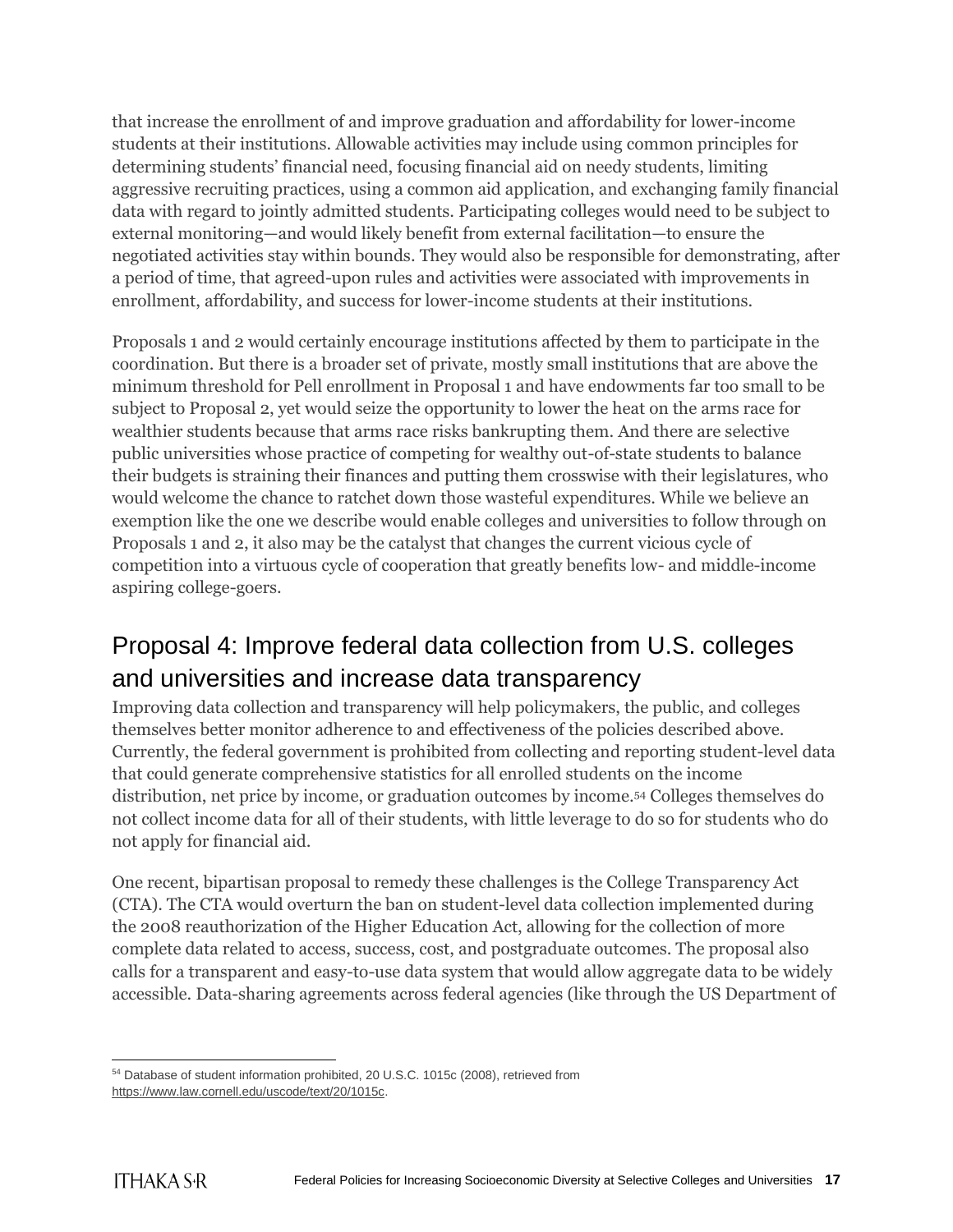Education and Internal Revenue Service) would be encouraged, expanding the types of data that could be included and reported.<sup>55</sup>

The CTA is a good step towards transparency and would help policymakers implement the previously proposed policies. Two amendments to the policy, however, could help us more fully understand income diversity at selective institutions: requiring the collection and reporting of students' income information, not just their Pell status; and ensuring that all students are included in the collection and reporting.

For the first amendment, while the CTA would require the collection and reporting of students' Pell status, it does not immediately require the collection or reporting of students' family incomes—though it does permit the Commissioner of the National Center for Educational Statistics (NCES) to go through a process to include additional data elements, such as students' "economic status."<sup>56</sup> There is a need for the second amendment because, currently, most institutions only collect income data for students who complete the Free Application for Federal Student Aid (FAFSA) or complete other forms to apply for institutional financial aid. Institutions typically have no income data for students who do not apply for any financial aid typically wealthy students who can afford to pay out-of-pocket. These missing data obscure the true income distribution at an institution, only reporting on those at the bottom of the income distribution and yielding no information on the incomes of those at the top. Thus, even if institutions were required to report students' income to the NCES, they would still be limited to reporting the incomplete income data they possess.

One way to expand the number of students included in the data collection and reporting required by CTA is to introduce a requirement that all applicants complete the FAFSA, a tactic often referred to as "universal FAFSA." Recently, there is increased momentum for universal FAFSA completion, especially as completion rates among lower-income high schoolers are down due to the COVID-19 pandemic and financial crisis.<sup>57</sup> For instance, many states have added FAFSA completion to their high school graduation requirements.<sup>58</sup> Policymakers could require that four-year colleges eligible for Federal Student Aid be required to collect the FAFSA from every applicant, with a few exceptions. All students in higher education, including wealthy students, benefit from significant public subsidies, which justifies requiring some universal disclosure of income and assets. And, now that Congress passed legislation to simplify the

 <sup>55</sup> Senator Bill Cassidy, "S. 800 College Transparency Act," U.S. Senate, March 2019, [https://www.congress.gov/bill/116th](https://www.congress.gov/bill/116th-congress/senate-bill/800/text)[congress/senate-bill/800/text;](https://www.congress.gov/bill/116th-congress/senate-bill/800/text) Institute for Higher Education Policy, "College Transparency Act: S. 800 / H.R. 1766," [http://www.ihep.org/sites/default/files/uploads/postsecdata/docs/resources/college\\_transparency\\_act\\_-\\_one\\_pager\\_004.pdf.](http://www.ihep.org/sites/default/files/uploads/postsecdata/docs/resources/college_transparency_act_-_one_pager_004.pdf)

<sup>56</sup> S. 800 College Transparency, sec. 2, https://www.congress.gov/bill/116th-congress/senatebill/800/text#id5d117fd6fc22438ba53e3c2aab3d9f79.

<sup>57</sup> Form Your Future, "FAFSA Tracker," 2021, [https://formyourfuture.org/fafsa-tracker/.](https://formyourfuture.org/fafsa-tracker/)

<sup>58</sup> Megan Leonhardt, "These 3 States Will Require You to File a FAFSA to Graduate from High School," *CNBC*, September 30, 2019, [https://www.cnbc.com/2019/09/30/3-states-will-require-you-to-file-a-fafsa-to-graduate-from-high-school.html.](https://www.cnbc.com/2019/09/30/3-states-will-require-you-to-file-a-fafsa-to-graduate-from-high-school.html)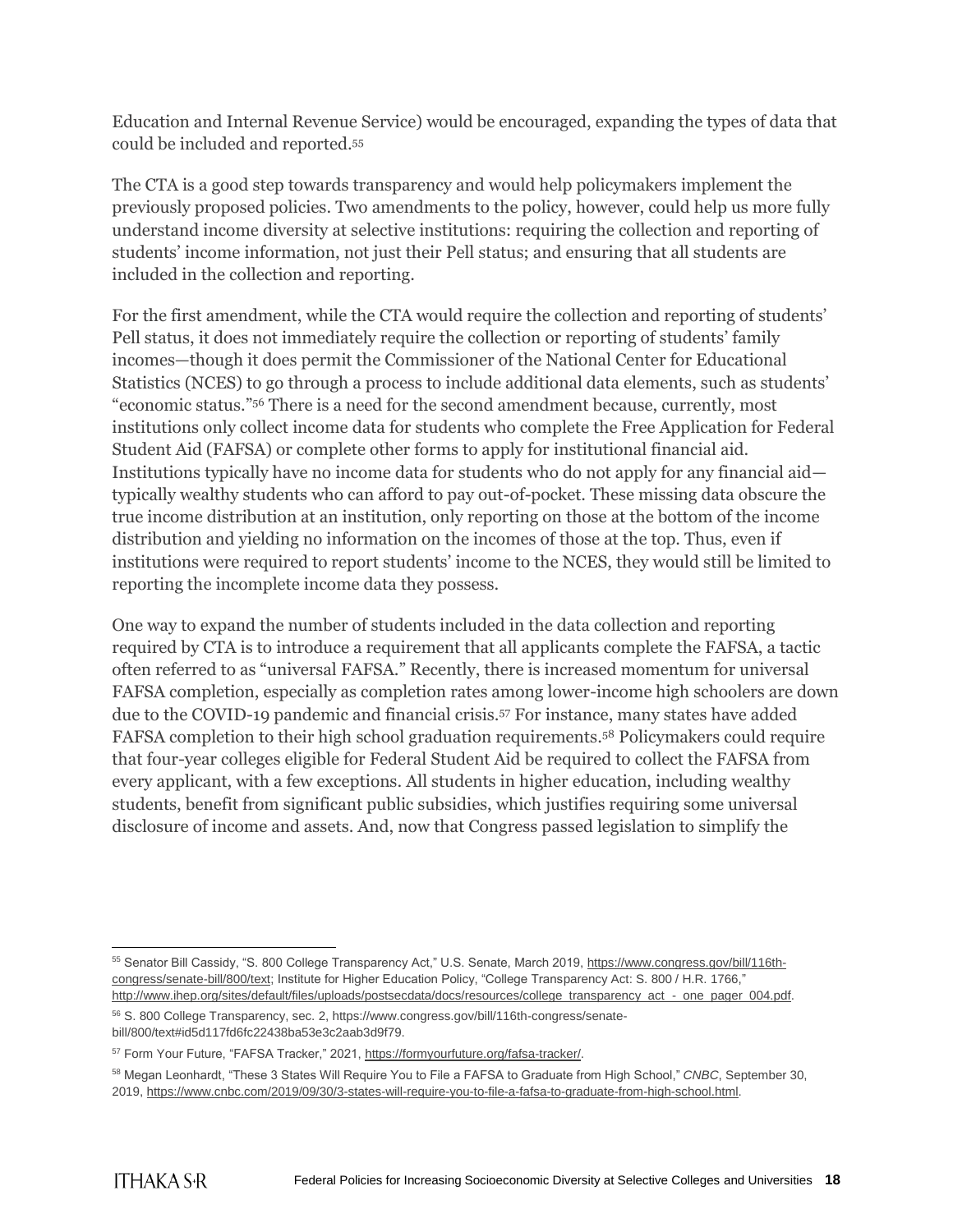FAFSA, the barriers to completion are lower, for underrepresented and wealthy students, alike.<sup>59</sup>

Colleges could include these income data in their regular reporting to the NCES' Integrated Postsecondary Education Data System (IPEDS) or in future reports designated under the CTA. Some limited exemptions might be needed to avoid discouraging lower-income students from applying to colleges where they will not need federal aid and for undocumented students, until DACA issues get resolved. It may also be possible to further reduce the burden of completing FAFSA by, for example, offering applicants the opportunity to release relevant information from their tax records to designated recipients in lieu of completing the form, or limiting the information required to the bare minimum for students with straightforward financial situations.

While our proposals here are focused on income, we hope that over time increased data transparency will allow for a comprehensive focus on students' wealth as well. We know that, controlling for income, racial gaps in wealth persist, and that solely focusing on income will not adequately address concerns about racial diversity.<sup>60</sup>

With better data on the income distribution of students, it would be possible to use a more nuanced set of measures than Pell share in the proposals described above. Better data on the income distribution of students will also help protect against institutions increasing the share of Pell recipients at the expense of students with incomes just above the Pell cut-off. This will be even more important if Pell eligibility were to expand, to ensure that institutions are not disproportionately focusing on students on the higher-income end of Pell eligibility. In addition, more comprehensive data will allow policymakers to monitor other important student outcomes, like retention and graduation rates for low-income students, to ensure that increases in Pell enrollment are not coming at the expense of student support and success. Legislation enacting these proposals should account for future improvements in data availability and allow for flexibility in the future implementation of the policies, accordingly.

### **Conclusion**

Lower-income and BIPOC students attend broad access institutions in large numbers, making those institutions the top priority for federal policy support, especially in the fallout of the global pandemic and economic crisis that have disproportionately impacted those same groups. Numerous policy proposals, including many from President Biden during his campaign, rightly target these students and institutions, looking to make college more affordable through doubling the Pell grant, making some or all public colleges free, subsidizing institutions that serve large shares of underrepresented students, and reducing or eliminating student loan debt.

 $\overline{a}$ <sup>59</sup> Cory Turner and Elissa Nadworny, "Congress Poised to Simplify FAFSA, And Help People In Prison Go To College," *National Public Radio*, December 20, 2020, [https://www.npr.org/2020/12/20/948659930/congress-poised-to-simplify-fafsa-and-help-people](https://www.npr.org/2020/12/20/948659930/congress-poised-to-simplify-fafsa-and-help-people-in-prison-go-to-college)[in-prison-go-to-college.](https://www.npr.org/2020/12/20/948659930/congress-poised-to-simplify-fafsa-and-help-people-in-prison-go-to-college)

<sup>&</sup>lt;sup>60</sup> Kriston McIntosh, Emily Moss, Ryan Nunn, and Jay Shambaugh, "Examining the Black-White Wealth Gap," Brookings Institution, February 27, 2020, [https://www.brookings.edu/blog/up-front/2020/02/27/examining-the-black-white-wealth-gap/.](https://www.brookings.edu/blog/up-front/2020/02/27/examining-the-black-white-wealth-gap/)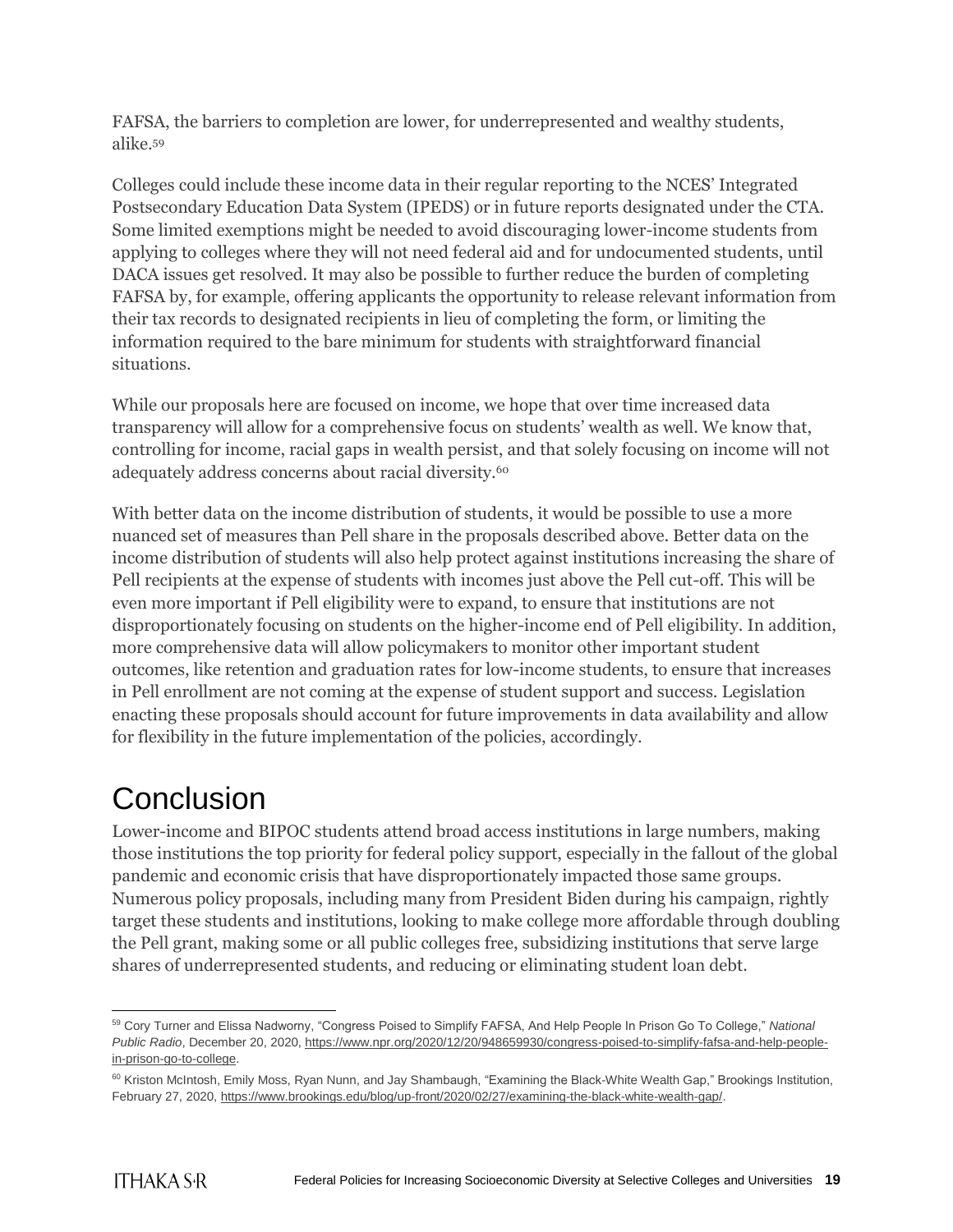While a focus on broad access institutions is important, ignoring the selective, well-resourced institutions would be a missed opportunity. Lower-income and BIPOC students do not attend these institutions in large numbers despite being well-qualified and well-positioned to benefit from attending, and current federal policy does little to change that fact.

In this brief, we identify a package of policy changes that could operate alongside the broader approach to educational equity, and would both prompt and enable selective institutions to expand access to lower-income students. Setting a clear expectation that institutions participating in the Federal Student Aid program enroll at least 15 percent Pell-eligible students and offering an incremental endowment tax credit for institutions who serve higher shares than that minimum will together raise the priority level for increasing or maintaining broader access for students from the bottom half of the income distribution. A limited antitrust exemption and increased data collection and reporting would relax constraints and increase transparency, making it easier for institutions to follow-through on this public policy priority and for everyone to monitor the outcome.

By simultaneously supporting students and broad access institutions *and* incentivizing the wellresourced institutions to do more, the federal government can tackle problems of access and affordability from all sides.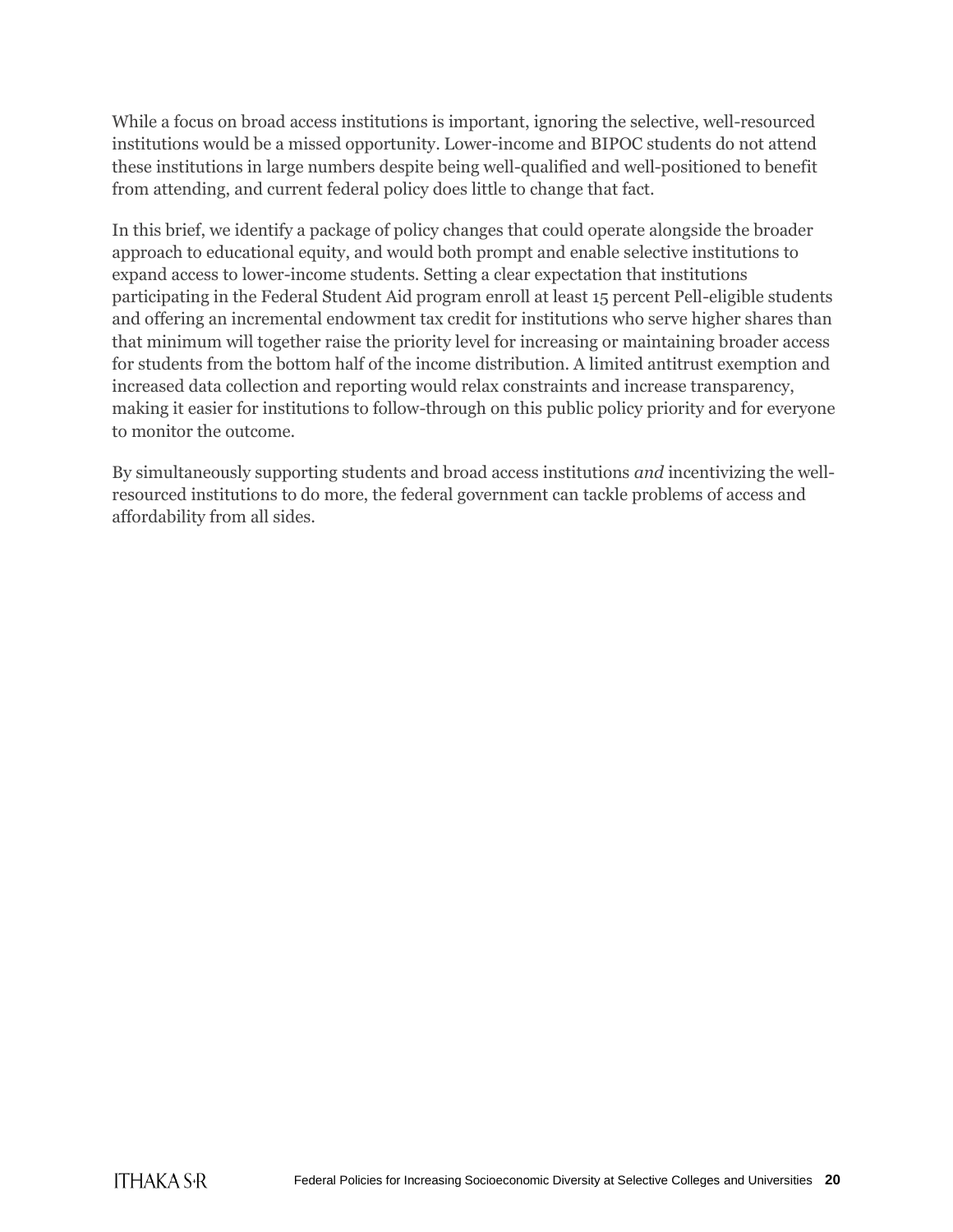# Appendix A: Methodology

A full list of institutions subject to proposal 1, along with some related data, is available to download at this link: [https://sr.ithaka.org/appendix-federal-policies-for-increasing](https://sr.ithaka.org/appendix-federal-policies-for-increasing-socioeconomic-diversity-institutions-subject-to-proposal-1/)[socioeconomic-diversity-institutions-subject-to-proposal-1/.](https://sr.ithaka.org/appendix-federal-policies-for-increasing-socioeconomic-diversity-institutions-subject-to-proposal-1/)

### Methodology

Our estimations include all four-year private not-for-profit, public, and private for-profit institutions that are eligible for Title IV funding and enroll at least 500 undergraduate students. Depending on the policy threshold (15 percent or 20 percent), there are between five and nine institutions that we identify as subject to this policy that are missing the finance data necessary to make estimations of possible revenue losses and federal aid revenue at stake. As such, we include these institutions in the count of institutions subject to the policy, but they are not included in the estimations of revenue lost or federal aid at stake. We fully exclude the United States Merchant Marine Academy and the University of Oklahoma Health Sciences Center due to the nature of their programs and data reporting on Pell enrollment.

To estimate the trade-off between meeting the Pell threshold and losing Title IV funding, we estimate the following:

- **1. Estimated revenue loss of meeting threshold:** These losses are calculated as a range, depending on the hypothetical trade-off the institution faces. The lower bound of the range assumes that the institution enrolls a Pell student instead of a student who pays the institution's average net price. The upper bound of the range assumes the institution enrolls a Pell student instead of a student who pays the full sticker price (or cost of attendance). To approximate Pell student tuition revenues, we use the average net price for students who receive Title IV aid and are from families with incomes between \$0 and \$48,000. We add the average Pell grant at the institution to this net price. We use the IPEDS student financial aid survey to identify cost of attendance, average Pell grant, and average net price information.
- **2. Total federal revenue at stake:** We use the IPEDS finance survey to identify the institution's total federal revenue from Pell grants and federal student loans; we exclude revenues from federal work study and Supplemental Educational Opportunity Grant (SEOG) grants.
- **3. Difference in revenue loss and federal revenue:** We take the difference between #1 and #2 to understand the strength of the incentive an institution faces. If this difference is positive, then we estimate that institutions—individually and in the aggregate—have a strong incentive to meet the Pell enrollment threshold: their potential losses in federal aid and loans outweigh their potential losses in enrolling enough Pell students to meet the minimum threshold. The magnitude of this incentive is also presented in a range because #1 is a range. In this case, the lower bound assumes that revenue losses from enrolling a new Pell student are relatively higher (i.e., the Pell student replaces a student who pays full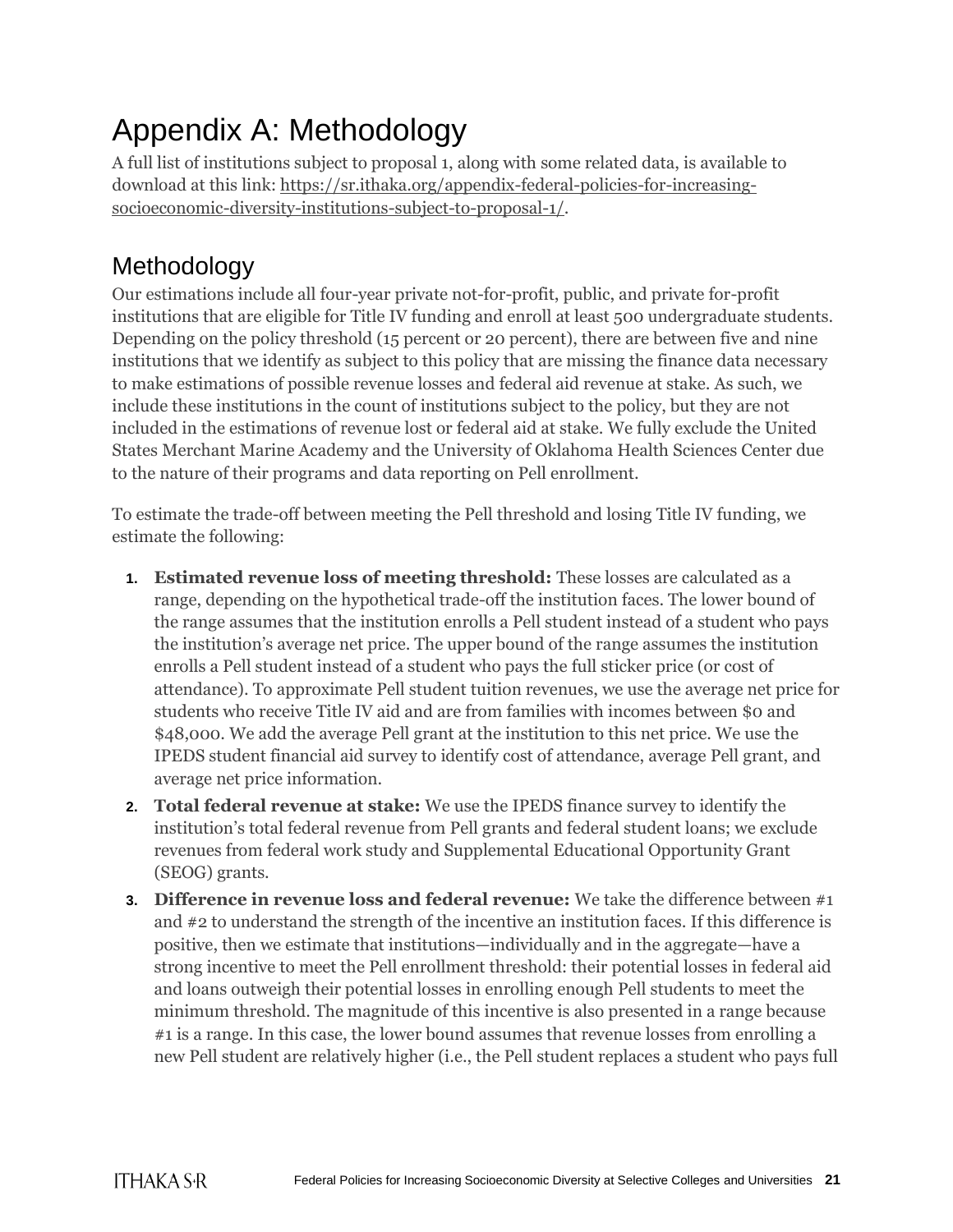cost of attendance). The upper bound assumes that revenue losses are relatively lower (i.e., the Pell student replaces a student who pays average net price).

To estimate the tradeoff between a potential endowment tax credit and the cost to an institution to obtain that credit, we estimate the following:

- **1. Tax owed**: We use the IPEDS finance survey to identify the institution's beginning-ofyear endowment value, and apply a five percent return rate to estimate the end-of-year endowment return. We then apply a 1.4 percent tax to the estimated endowment return to calculate the endowment tax burden. We use the institution's estimated endowment return rather than its net investment income to approximate its taxable investment income for two reasons:
	- a. the underlying data on endowment value is more readily available via public data sources, and
	- b. institutions that are subject to the endowment tax are able to claim a number of tax exemptions, which may result in their taxable income being closer to the endowment income than their net investment revenue.
- **2. Potential tax credit:** We employ an endowment tax rate reduction of 0.2 percentage points for each percentage point above the Pell share threshold (in this case, 15 percent). The credit is the difference between the tax owed at the full tax rate (1.4 percent) and the tax owed at the reduced rate. Institutions with Pell shares below the threshold would not receive a reduction, and therefore, would receive no tax credit.
- **3. Cost of increasing Pell to the threshold needed to realize a tax credit**: For institutions with Pell shares below 16 percent, we estimate an institution's lost revenue from increasing Pell enrollment to 16 percent (the threshold needed to realize the credit). For institutions with Pell shares of 16 percent or above, we estimate an institution's lost revenue from increasing Pell by one percentage point. For institutions with Pell shares of 22 percent or above, there is no potential cost associated with this policy, as the tax owed will be fully eliminated by the available credit.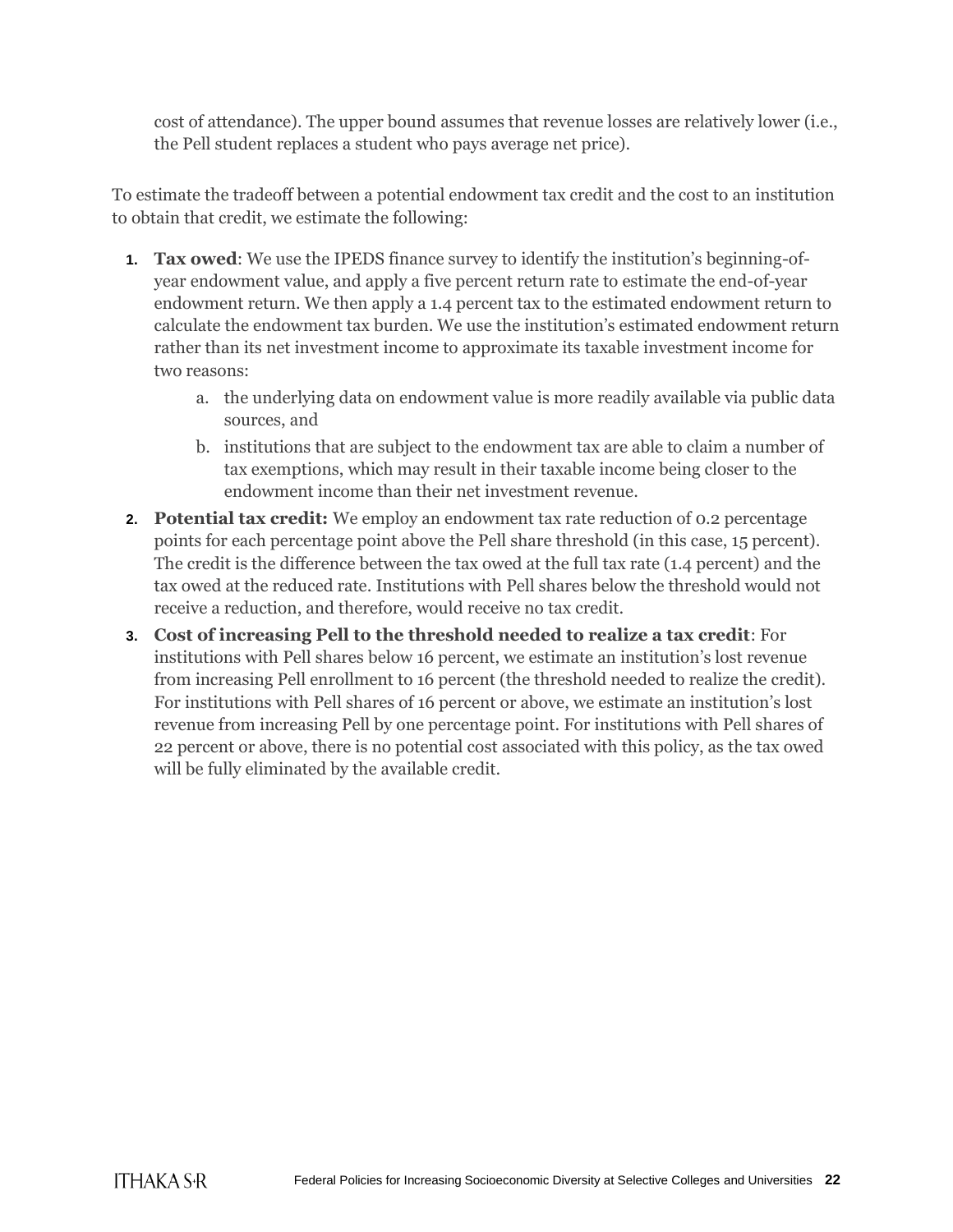# Appendix B: Related Policy Proposals

Similar policies to the ones included in this paper have been proposed in the past. Below are some examples:

Stephen Burd, Kevin Carey, Jason Delisle, Rachel Fishman, Alex Holt, Amy Laitinen, and Clare McCann, "Rebalancing Resources and Incentives in Federal Student Aid," New America Foundation, January 2013, [https://static.newamerica.org/attachments/2325-rebalancing](https://static.newamerica.org/attachments/2325-rebalancing-resources-and-incentives-in-federal-student-aid/NAF_Rebalancing%20Resources%20FINAL.0b361735744e40c2a088e38239bb0a24.pdf)[resources-and-incentives-in-federal-student](https://static.newamerica.org/attachments/2325-rebalancing-resources-and-incentives-in-federal-student-aid/NAF_Rebalancing%20Resources%20FINAL.0b361735744e40c2a088e38239bb0a24.pdf)[aid/NAF\\_Rebalancing%20Resources%20FINAL.0b361735744e40c2a088e38239bb0a24.pdf](https://static.newamerica.org/attachments/2325-rebalancing-resources-and-incentives-in-federal-student-aid/NAF_Rebalancing%20Resources%20FINAL.0b361735744e40c2a088e38239bb0a24.pdf)

Anthony P. Carnevale and Martin Van Der Werf, "The 20% Solution: Selective Colleges Can Afford to Admit More Pell Grant Recipients," Georgetown University Center on Education and the Workforce and McCourt School of Public Policy, 2017, [https://cew.georgetown.edu/cew](https://cew.georgetown.edu/cew-reports/pell20/)[reports/pell20/](https://cew.georgetown.edu/cew-reports/pell20/)

The Century Foundation, "The Century Foundation's Top Policy Priorities for 2021," October 2020, [https://production-tcf.imgix.net/app/uploads/2020/10/19172117/TCF2021\\_Final.pdf](https://production-tcf.imgix.net/app/uploads/2020/10/19172117/TCF2021_Final.pdf)

Michael Dannenberg, "A College Access Wakeup Call for Dems," *NY Daily News*, December 27, 2019, [https://www.nydailynews.com/opinion/ny-oped-wakeup-call-on-college-access-](https://www.nydailynews.com/opinion/ny-oped-wakeup-call-on-college-access-20191227-ljsztpnfyjddhh6toybk6gs64e-story.html)[20191227-ljsztpnfyjddhh6toybk6gs64e-story.html](https://www.nydailynews.com/opinion/ny-oped-wakeup-call-on-college-access-20191227-ljsztpnfyjddhh6toybk6gs64e-story.html)

Michael Dannenberg, "Higher Education Recommendations for the First 100 Days in Office," Education Reform Now, December 2020, [http://edreformnow.org/wp](http://edreformnow.org/wp-content/uploads/2020/12/100-Days-Higher-Ed-Policy-Brief-12.6-Final.pdf)[content/uploads/2020/12/100-Days-Higher-Ed-Policy-Brief-12.6-Final.pdf](http://edreformnow.org/wp-content/uploads/2020/12/100-Days-Higher-Ed-Policy-Brief-12.6-Final.pdf)

Michael Dannenberg and Mary Nguyen Barry, "Tough Love: Bottom-Line Quality Standards for Colleges," The Education Trust, June 17, 2014[, https://edtrust.org/resource/tough-love-bottom](https://edtrust.org/resource/tough-love-bottom-line-quality-standards-for-colleges/)[line-quality-standards-for-colleges/](https://edtrust.org/resource/tough-love-bottom-line-quality-standards-for-colleges/)

Catharine Bond Hill, "FAFSA for All," *Inside Higher Ed*, February 24, 2020, [https://www.insidehighered.com/views/2020/02/24/why-every-student-applying-college](https://www.insidehighered.com/views/2020/02/24/why-every-student-applying-college-should-be-required-fill-out-fafsa-opinion)[should-be-required-fill-out-fafsa-opinion](https://www.insidehighered.com/views/2020/02/24/why-every-student-applying-college-should-be-required-fill-out-fafsa-opinion)

Catharine Bond Hill, Martin Kurzweil, and Elizabeth Davidson Pisacreta, "Better Than We Thought: Comparing Publicly Available Data on College Students' Income Distribution," Ithaka S+R, Updated October 28, 2020, https://doi.org/10.18665/sr.311406

Martin Kurzweil and Josh Wyner, "Rich Kids Are Eating Up the Financial Aid Pot," *The New York Times*, June 16, 2020, [https://www.nytimes.com/2020/06/16/opinion/coronavirus](https://www.nytimes.com/2020/06/16/opinion/coronavirus-college-rich-kids.html)[college-rich-kids.html](https://www.nytimes.com/2020/06/16/opinion/coronavirus-college-rich-kids.html)

Deborah Jones Merritt and Andrew Lloyd Merritt, "Agreements to Improve Student Aid: An Antitrust Perspective," *Journal of Legal Education* 67, no. 17, 2017